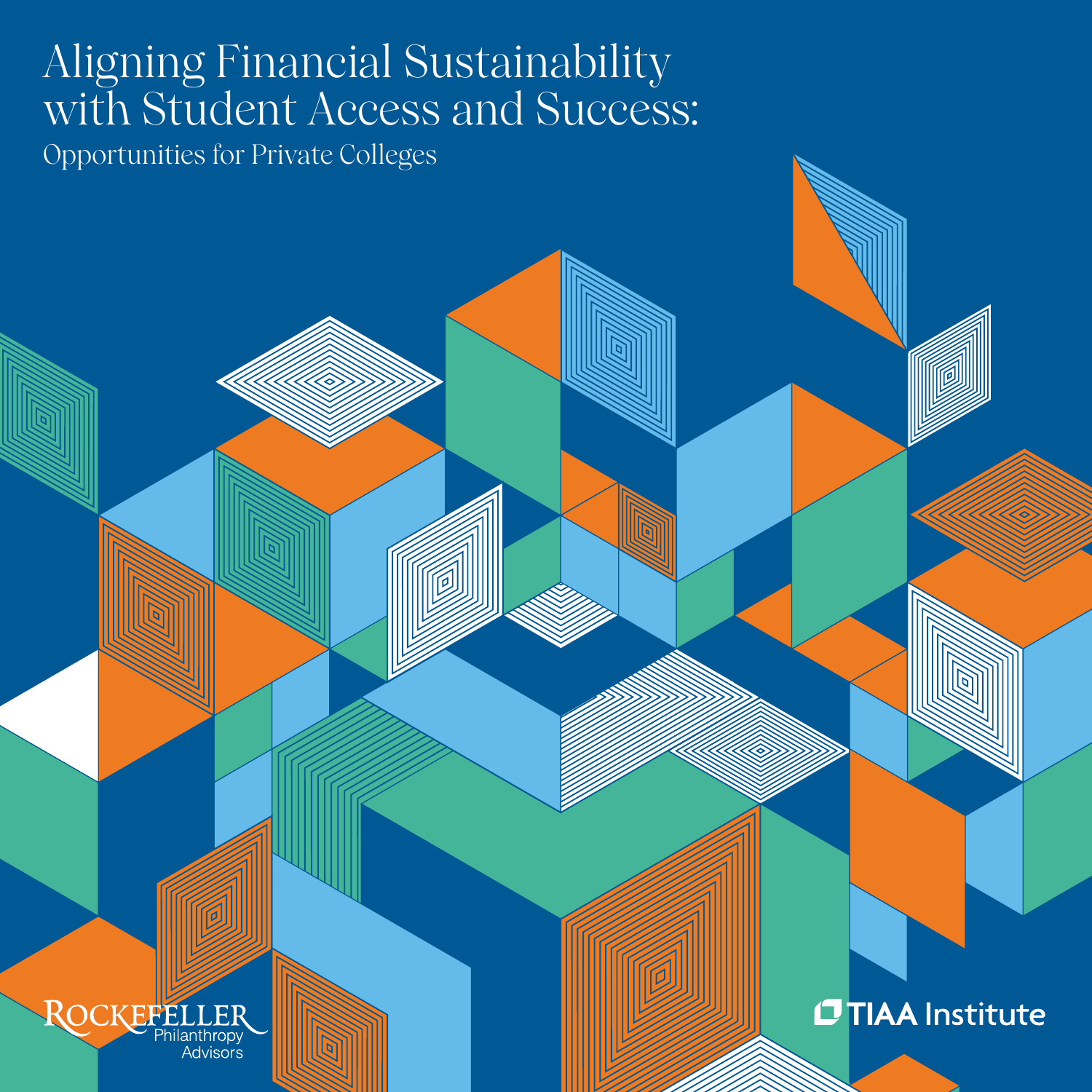#### **Rockefeller Philanthropy Advisors**

Rockefeller Philanthropy Advisors is a nonprofit organization that currently advises on and manages more than \$400 million in annual giving by individuals, families, corporations and foundations. Continuing the Rockefeller family's legacy of thoughtful, effective philanthropy, RPA remains at the forefront of philanthropic growth and innovation, with a diverse team of experienced grantmakers with significant depth of knowledge across the spectrum of issue areas. Founded in 2002, RPA has grown into one of the world's largest philanthropic service organizations and has facilitated more than \$3 billion in grantmaking to more than 70 countries. RPA currently serves as a fiscal sponsor for more than 90 projects, providing governance, management and operational infrastructure to support their charitable purposes.

#### **TIAA Institute**

The TIAA Institute helps advance the ways individuals and institutions plan for financial security and organizational effectiveness. The Institute conducts in-depth research, provides access to a network of thought leaders, and enables those it serves to anticipate trends, plan future strategies and maximize opportunities for success. To learn more about our work and engage with our community of thought leaders, please visit our website at www.tiaainstitute.org and follow us on Twitter at @TIAAInstitute.

©2021 Rockefeller Philanthropy Advisors and TIAA Institute

Original publication date: April 2021

All rights reserved. No part of the material in this document may be reproduced or used in any form, electronic or mechanical, including photocopying, recording, posting or distributing, or by any information storage and retrieval system, without appropriate citation.

Limit of Liability/Disclaimer: While the publisher has used best efforts in preparing this document, it makes no representations or warranties with respect to the accuracy or completeness of the contents of this paper. No liability or responsibility of any kind (to the extent permitted by law), including responsibility for negligence, is accepted by Rockefeller Philanthropy Advisors, TIAA Institute, or their servants or agents. All information gathered is believed correct at publication date.

**Introduction**

**About This Report**

### **Key Findings**

*Profile: College of Saint Mary Profile: Benedict College Profile: Iowa Wesleyan University*

**Suggestions for Philanthropy**

*Profile: Dominican University of California*

**Conclusion** *32* **36**

**Selected Resources for Data, Research, and Ideas 38**

### **Contents**

**2**

**4**

**6**

**Acknowledgments 40**

*10 18*

*24* **30**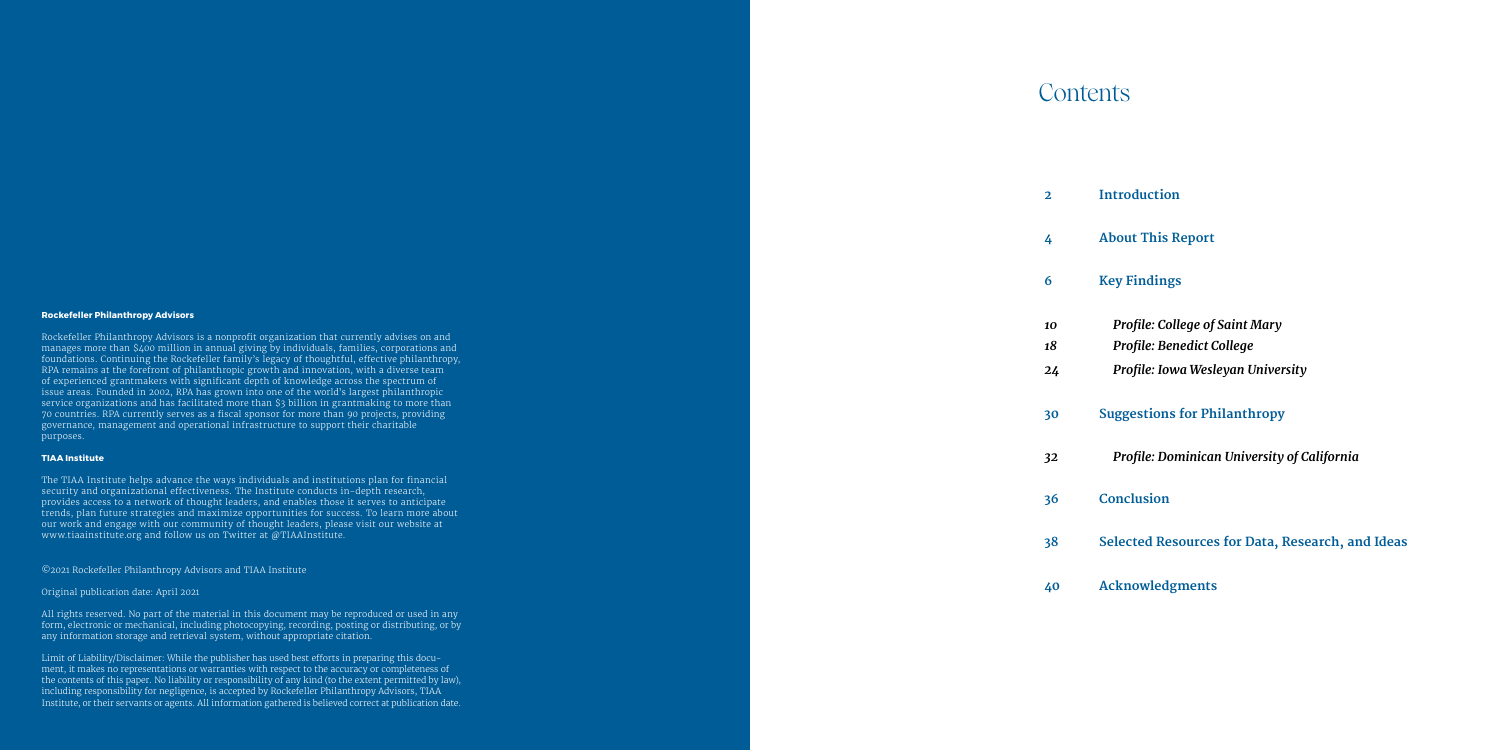### Introduction

It is no secret that America's private nonprofit colleges and universities are facing serious financial and demographic challenges, with smaller, more tuition-dependent institutions at greatest risk. Before the Covid-19 pandemic, the average discount rate for private colleges had already exceeded 50%. The majority of private colleges had flat or declining enrollment. Household income and asset gaps were widening, as were racial/ethnic and income disparities in access to high-quality K-16 education, college enrollment, and student outcomes. Declining birthrates signaled ongoing declines in the number of new high school graduates. Free-tuition policies made starting at a community college more attractive in some states and localities. A steady drumbeat of news stories, books, and analyses questioned the value of a college education and/or the financial viability of existing models, especially for tuition-dependent, private liberal arts colleges.

Covid-19 has intensified and compounded these trends and challenges, and how institutions respond will shape student access and success for years to come. Colleges have been strained by unexpected costs for both remote learning and campus safety, lost auxiliary revenue, pressure to reduce student costs, and tremendous uncertainty about what lies ahead. Students who already faced the highest barriers to enrollment and completion are suffering the most from the pandemic's effects, and they are the most likely to postpone or leave college as a result. It has only become more urgent—ethically and economically—to find financially sustainable ways to enroll and successfully serve more undergraduates who are both underrepresented in higher education and an increasingly large share of the potential student population, that is, students who are low-income, first-generation, and/or people of color.

Some financially vulnerable private colleges have doubled down on attracting higher paying and highly academically prepared students, competing with wealthier institutions for the financial and reputational benefits these students bring. Others are staking their future on enrolling, retaining, and graduating more students who are low-income, low-wealth, first-generation, and/or reflect their region's current and projected demographics. In pursuit of financial stability and survival, these colleges are combining these tactics with a wide range of others aimed at increasing revenue and/or reducing costs. At the same time, many foundations and individual donors are seeking to increase college attainment for students from populations subject to historic and structural discrimination, and who often have fewer financial resources, more non-academic responsibilities, and/or lower levels of academic preparedness.

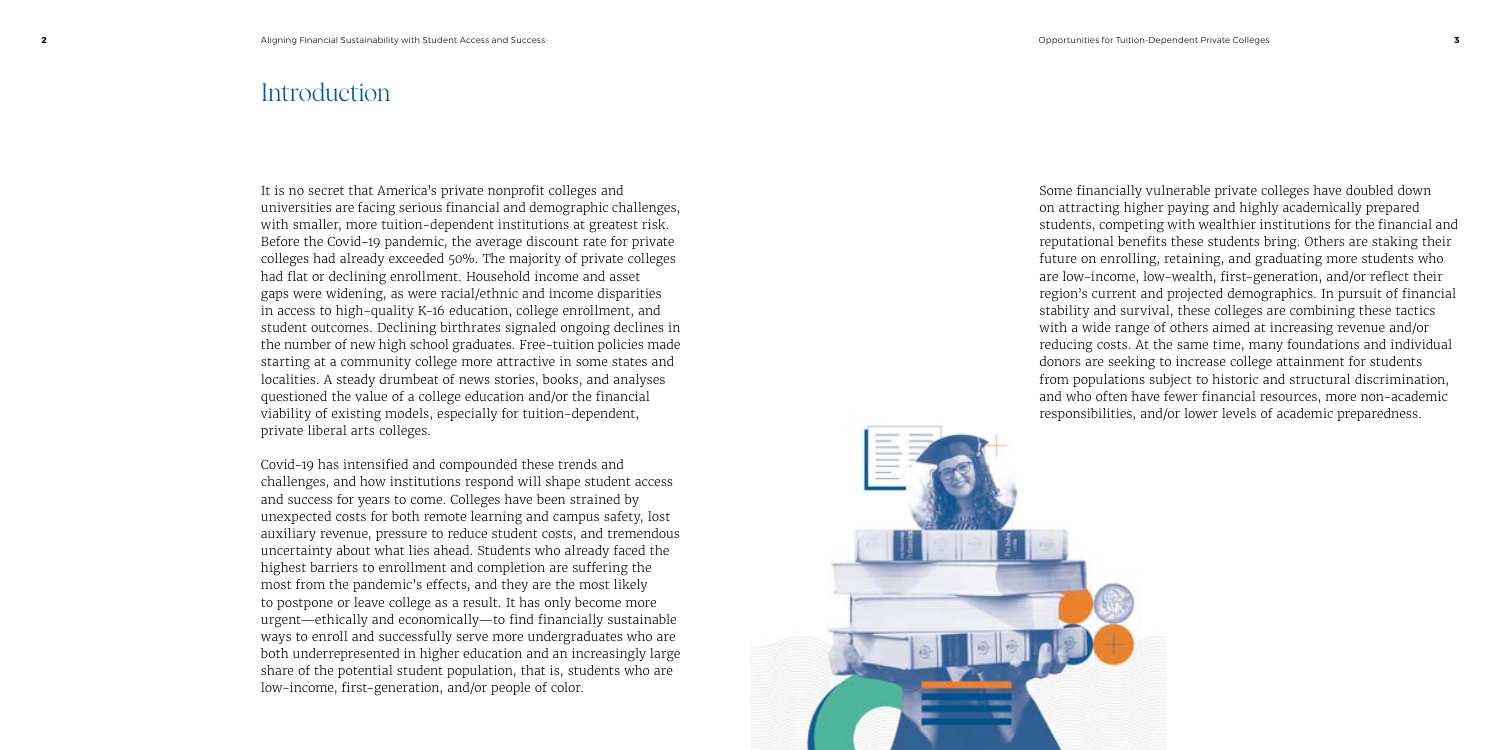## About This Report

This report summarizes findings from a project initially conceived before the pandemic, and which is only more relevant today. Despite rising interest in strengthening college finances and increasing equity in student access and success, public discussions and institutional decision-making often treat these as goals as unrelated or even conflicting. Instead, this project asked: *How can colleges without deep pockets strengthen their financial situation by serving today's students well?*

Over the past 12 months, we sought answers in recent academic and practitioner research, expert analyses, and public comments by key stakeholders. We also conducted in-depth interviews with institutional leaders, subject-area experts, and philanthropy professionals.

Our exploration focused on identifying opportunities for an especially vulnerable category of private, nonprofit colleges. While definitions of relative size, selectivity, and tuition dependency vary, we sought examples of self-described liberal arts colleges that are primarily undergraduate-serving and residential, with fewer than 2,500 undergraduates, acceptance rates of 50% or higher, and at least 25% of undergraduates receiving federal Pell grants. While imperfect, Pell enrollment is the best available proxy for income: the vast majority of recipients have family incomes below \$50,000, with more than 70% below \$40,000 and more than a third below \$20,000.

This report provides insights, examples, and guiding principles for jointly strengthening institutional financial sustainability and student access and success. Its primary purpose is to help inform critical investment decisions by college leaders as well as higher education funders. We hope it also contributes to greater awareness of the positive potential for greater alignment of financial sustainability with access and success at all types of institutions, and to more connected conversations and related research in the field.

*Quotes throughout the report are from interviews and other forms of direct communication for this project unless otherwise noted.* 

*Other sources for include the website for each college, news coverage, and other publicly available information and data, including but not limited to The Institute for College Access & Success' College Insight database (https://college-insight.org/) and the federal College Scorecard (https://collegescorecard.ed.gov/), accessed between January 1 and February 14, 2021.*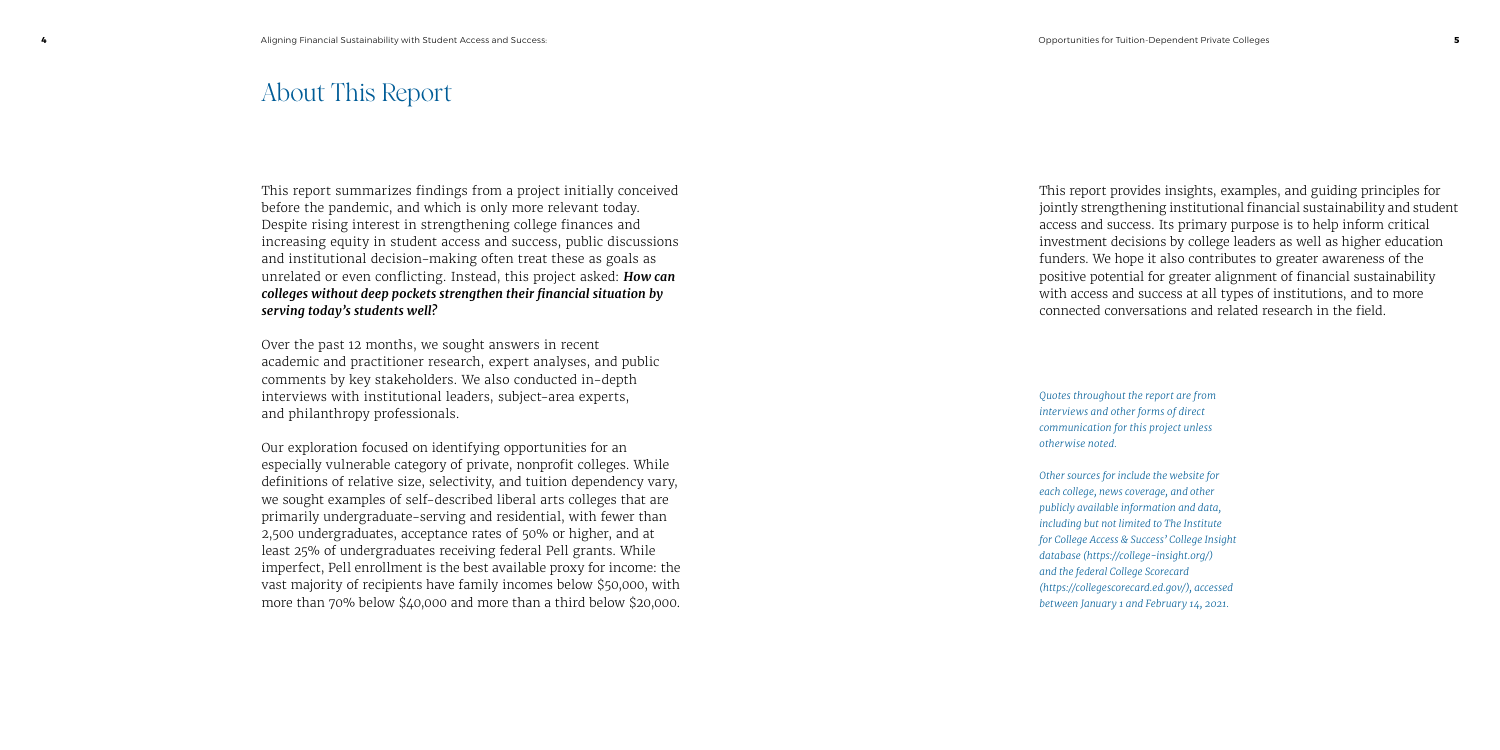as a cost, rather than as an investment, undercuts the potential for alignment of such efforts with financial sustainability.

"The business models at most institutions focus on revenue, competition, and the next one to three years rather than the big picture. More are just going after the same students, which is a shrinking pool, and very few are looking at how to reorient to serve those not well served now."—Foundation Program Director

"My colleagues or chief enrollment officers have basically said we have plenty of low-income, first-generation students of color and underrepresented students in our applicant pool. But there are only so many our institution can afford to take. Until we fix the problem of our financial model, we are only going to tweak around the edges of access."—Dr. Angel B. Pérez, CEO of the National Association for College Admission Counseling, quoted in *Inside Higher Ed* in December 2020

Our research and analysis revealed the kinds of high-level questions that private college leaders and funders should be asking to surface potential approaches to better aligning access, success, and financial sustainability. For example:

- 
- 
- 
- 



• How does increasing student access and success factor into your business model?

• How do you assess your ROI (return on investment) for investments in access and success?

• How is responsibility for improving student success distributed across your institution?

• How do you keep equity concerns front and center when under financial duress?

#### **ASK DIFFERENT QUESTIONS TO CHANGE THE FRAME**

Contrary to common perceptions, many small, private colleges already have high enrollments of students who are low-income, first-generation, and/or Black, Indigenous, and people of color (BIPOC), including but not limited to historically Black colleges and universities (HBCUs). And more are looking to maintain or increase their enrollment, whether driven by demographic realities, shifts in demand, mission, or all three. However, our core question—about the financial *benefits* of increasing equity in both access and success—is rarely asked in public discussions or featured in college profiles.

Our research found that serving students from low-income households and/or from populations subject to historic and structural discrimination is still typically framed as a challenge to the small, liberal arts business model, rather than as an opportunity. The experts and college leaders we interviewed all see changing that frame—from negative to positive—as a way to strengthen the sector as well as individual colleges. This report includes questions to help tuition-dependent private colleges start to change the frame, and to surface more answers, methods, and models going forward.

Why is it important to change the frame? Because the negative frame currently shapes the business models of most colleges. While college leaders increasingly recognize that investing in student success will help their bottom line, many still frame increasing access as a cost. And few have the information they need—or even know they need it—to fully evaluate how much their institutions are already investing and the returns they may already be getting. The following comments shed light on how seeing access and/or success mainly

# Key Findings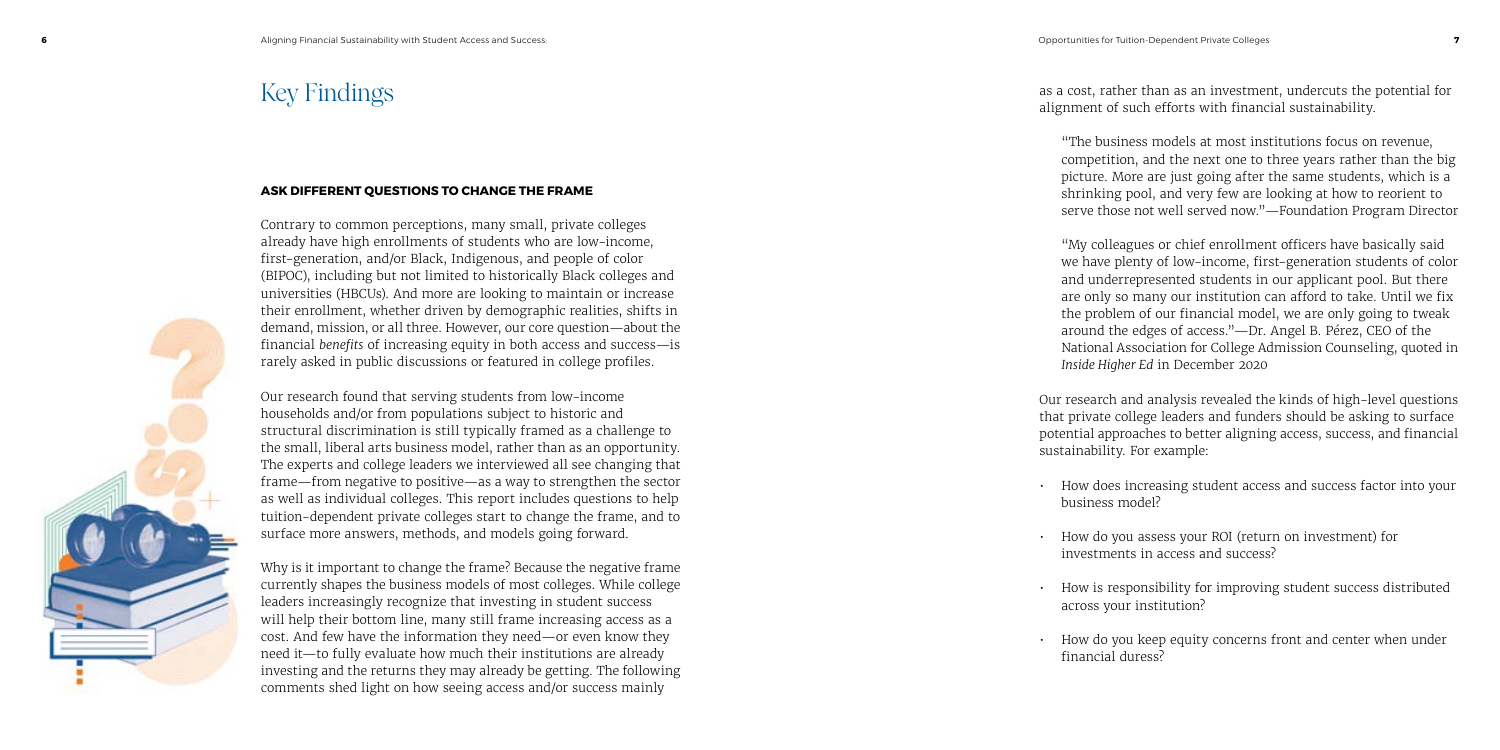To help change the frame, these questions do not ask *whether* the college is doing something, but *how* the college is doing it. This reinforces that—as our research found—there is much that colleges can do to align access, success, and financial sustainability.. Asking such questions is a way to start important conversations that lead to further exploration, identification of options, and informed decisions that fit each college's particular context.

#### **BROAD INTEREST BUT FEW WELL-KNOWN EXAMPLES**

Our interviews found broad interest in how colleges can strengthen their finances by improving student access and outcomes. College leaders, funders, and subject area experts all agreed that colleges' financial strategies and decisions too often fail to consider implications for equity and student outcomes, or to assess and include net gains from enrolling and supporting low-income and low-wealth students. They know that many small colleges are facing similar challenges and could benefit from others' experiences.

One association leader put it this way: "I think most of our institutions know what the financial benefits of retention are. But they don't always know how to make retention happen. They don't always know the inputs, beyond rough per-student expenditure, but do know the recruiting and replacement costs. And we all know it costs much more to recruit than to retain. If you better serve lowincome students, you will be stronger financially."

While we found significant interest in raising awareness of alignment opportunities, examples of how private colleges have seized such opportunities were harder to come by. As one education finance expert said, "So little is known about the real intersection between how resources are used and student success."

Most of the experts we spoke with pointed to Georgia State University, a large public institution that is often in the spotlight for its successful, data-informed investments in student success. National foundations and organizations (such as the Bill & Melinda Gates Foundation and the University Innovation Alliance) are now advancing alignment-oriented analyses and initiatives in the public sector. For the private colleges this report focuses on, such work is more nascent and diffuse. Among the leaders in this effort is the Yes We Must Coalition, a national membership organization for private colleges with a majority of low-income undergraduates. With a motto of "College Success for All," it currently has 41 college members.



When we asked interviewees for alignment examples from tuitiondependent private colleges, a few mentioned Paul Quinn College in Texas (a Yes We Must member) and/or Trinity Washington University in DC. Their leaders are already nationally known for bringing colleges back from the brink of closure by committing to serve lowincome and BIPOC students well. To help broaden the base of relevant examples, we explored a wide range of potential sources and asked Yes We Must for referrals. What we learned is used across this report and featured in four college profiles.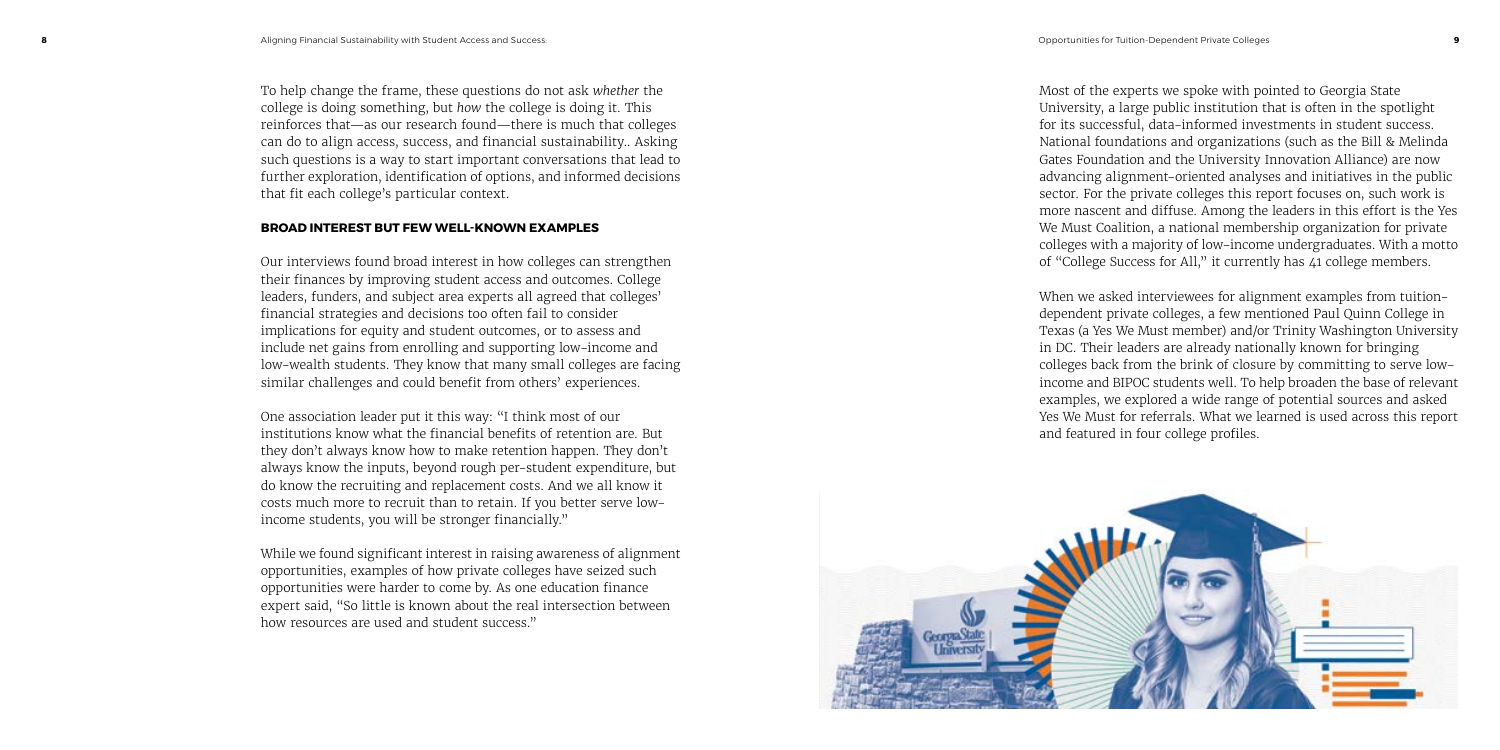

# Profile: College of Saint Mary

#### **COORDINATED COMMITMENT TO SERVING LOWER INCOME STUDENTS WHILE REDUCING STUDENT DEBT**

College of Saint Mary (CSM) is a Catholic women's university in Omaha, NE that has thrived by serving an increasingly diverse, lowincome, and first-generation student population. It currently has about 630 undergraduates, of whom 37% receive Pell grants, 30% are first-generation, 15% are single parents, and 6% are undocumented. One third of CSM's undergraduates are non-white, including 9% Hispanic, 8% African-American, 2% Asian, and 14% multi-racial.

Through a multi-year, collaborative effort led by Dr. Maryanne Stevens, (president of College of Saint Mary since 1996) and its provost, CSM has built a culture focused on student success. It took time to strengthen internal trust and cohesion, according to Provost Dr. Sarah Kottich, who previously served as CFO. "We started by creating a retention-focused committee with representatives from financial aid, the registrar's office, athletics, retention services, and more. Getting middle-level management bought into mission let them start to see each other as allies in supporting students rather than as competitors. Now cross-departmental collaboration occurs regularly even outside of formal committee structures." Freshman retention rates have held steady at 78% for seven years while the graduation rate has risen from 60% in 2017 to 70% in 2020.

In addition to academic advising, mental health services, an early warning system, and other student support services, CSM staff and faculty across the institution—including the president and her cabinet—serve as success coaches to several students, providing

personalized outreach and encouragement. This level of engagement both reflects and reinforces the college's conscious commitment to student success. CSM pays particular attention to the needs of students who are Pell-eligible, first-generation, undocumented, and/ or single parents, having learned that students with at least two of these factors are much less likely to graduate than peers with only one or none.

CSM began analyzing affordability options in 2011, eliminated all student fees in 2013, and reduced tuition by a third in 2017. In developing and implementing its tuition reset, CSM looked at what a range of other institutions had done, how they did it, and the effects on recruitment and enrollment. Because there is typically a temporary enrollment spike at the start due to marketing around the reset, as was the case for CSM, it was important to manage expectations in advance. CSM also made sure all students paid at least \$1,000 less after the reset, so no one was worse off as a result.

The goals of the tuition reduction were to advance the mission by attracting more students with high financial need, reduce student debt, and increase long-term financial stability without relying on undergraduate enrollment growth. A multi-year plan helped CSM achieve those combined goals, including building a hybrid doctorate program to fill unmet needs for physical therapists, which would both generate new revenue and help medically underserved communities. CSM sees serving low-income students as central to its Catholic Mercy mission and has adapted its business model accordingly, with approximately \$10,000 in net annual revenue for each Pell student enrolled.

**COLLABORATION YIELDS ENGAGEMENT AND RESULTS**

#### **CAREFULLY PLANNED TUITION RESET**

https://www.csm.edu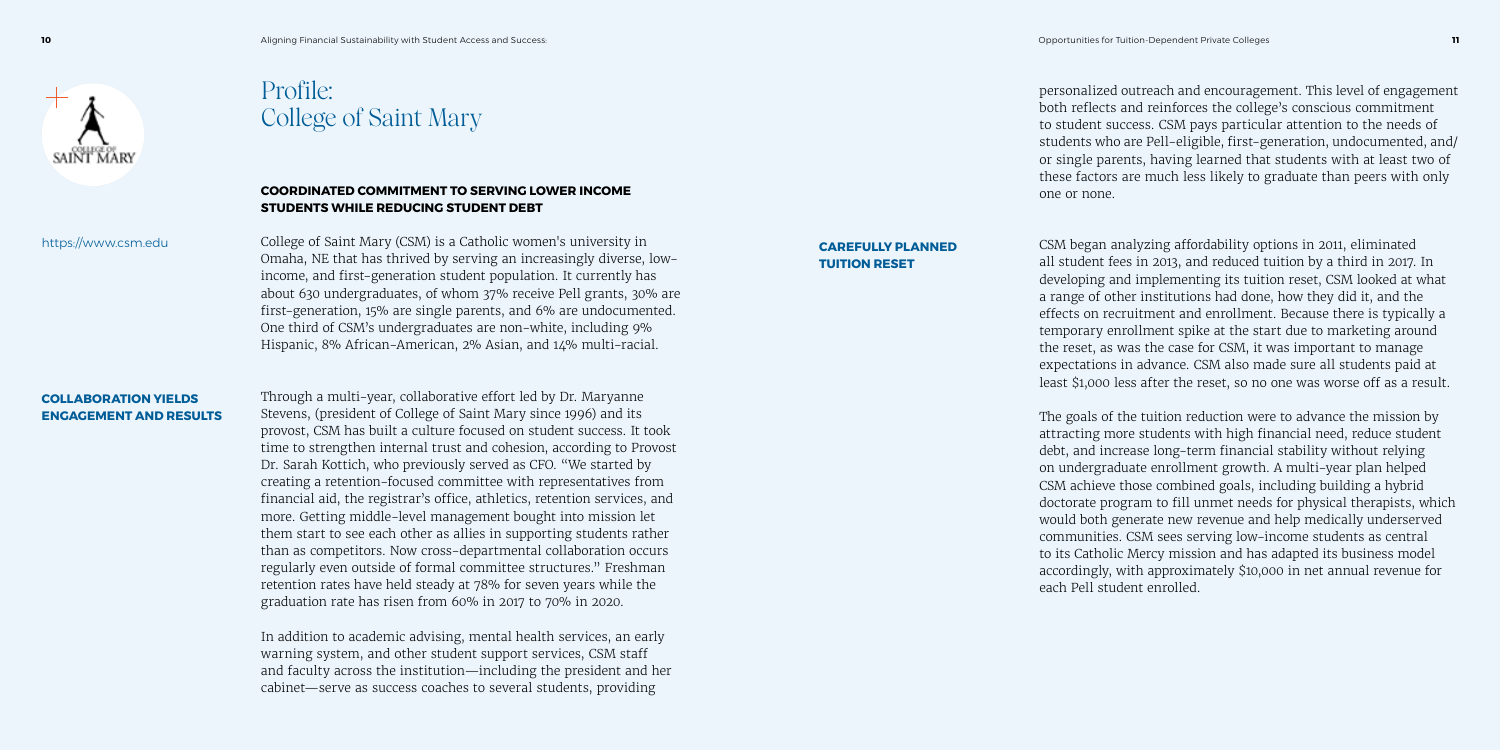CSM's efforts to align access and success with financial sustainability also include increased fundraising to support missiondriven initiatives. These successful efforts include funding for a residential program for single mothers and their children, and aid for undocumented students, as well as funds specifically for offsetting the tuition cut for the first four years, until new graduate programs generate enough revenue to cover the gap.

 "Our mission is to provide access to a high-quality, affordable education for women," said Kottich. "We are not about being elite, rather we are about helping students improve their lives and their family's lives through education. This is compelling to our faculty, staff, board, donors, and the foundations that support us. What works for us is going all-in on our mission. It's the guidepost for everything we do, and people who invest in us respond to that."

- 
- Built a college-wide culture of responsibility for student success. • Cut undergraduate tuition by a third.
- Reduced average annual student borrowing by 38% over four years.
- Actively sought out and enrolled more high financial-need students.
- Increased the diversity of its undergraduate population to parallel the surrounding Omaha area's—one third are non-white.
- Increased its graduation rate by 10 percentage points since 2017.
- Met its fall 2020 enrollment goals.
- More than doubled annual donations to funded scholarships, from \$1.1M to \$2.9M.
- Has been debt-free for 13 years with net positive annual revenue, even in 2020.

#### **FUNDERS RESPOND TO COMPELLING MISSION**

| KEY          |  |
|--------------|--|
| <b>FACTS</b> |  |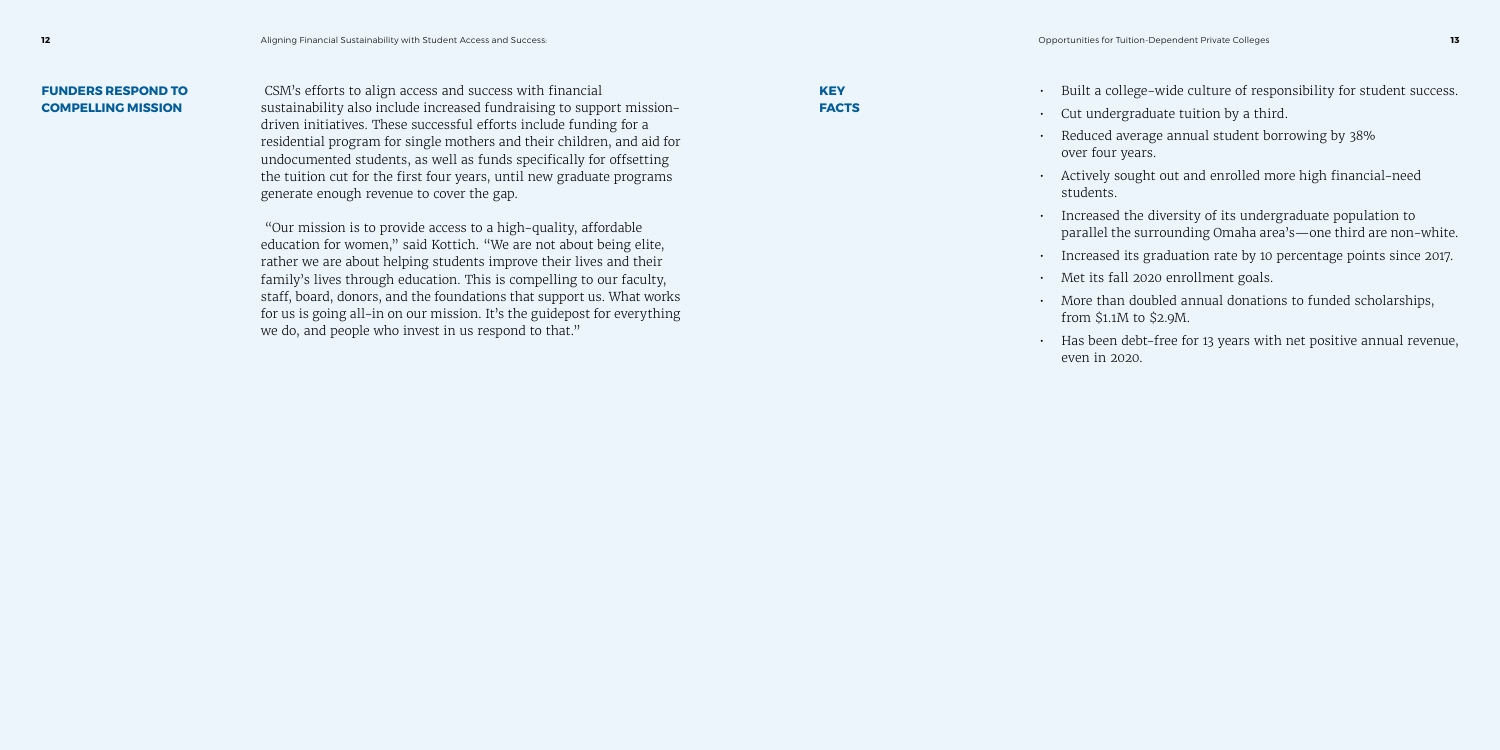#### **ALIGNMENT STARTS WITH UNDERSTANDING ROI**

Many types of efforts and programs across institutions contribute to student access and success, including but not limited to those focused on outreach, retention and completion efforts. Once those efforts are identified, quantified, and understood as investments in both students and financial sustainability, colleges can being to understand their ROI on them.

Higher education finance expert and former CFO Rick Staisloff has developed a useful framework for understanding ROI in this context: "Preserving access and affordability with limited resources requires that colleges get a better return on investment from their existing resources. Allocating resources in a way that supports student success can generate ROI for both colleges and students… [T] hree components—a holistic understanding of resources, a focus on unit cost, and a connection between student success and financial sustainability—form the core of an ROI lens."

Lead with vision and transparency to build the trust and momentum needed for change. Leaders can set the direction for alignment, but it takes more than a new plan or initiative to change the culture and stay on track. To build trust and change the frame for faculty, staff and trustees, you need:

#### **ADVICE FOR COLLEGE LEADERS, FROM COLLEGE LEADERS**

Current and former colleges leaders—presidents, provosts, and chief financial officers—shared many pieces of advice and lessons learned from their efforts to better align financial sustainability with access and success. These are the main themes that emerged.

Address disconnects that impede alignment. Connecting financial and academic decision-making helps to identify alignment opportunities, decide which ones to act on, and determine their impact. It also helps change the frame for access and success from cost to investment.

Question assumptions—your own and others'—about what kinds of students you can successfully serve, and where your costs and savings actually are.

> Look for disconnects between the questions you're trying to answer to increase alignment, the data you collect, and how that data gets used—as well as what doesn't get collected or used.

• A compelling vision connecting increased access and student success to your institution's nonprofit mission, and the numbers

- to back it up.
- 
- 
- 
- 

• Transparency about institutional finances, money flows (including cross-subsidization), and options for increasing financial sustainability.

• Frequent communication connecting incremental changes to the broader vision of goal alignment.

• A sense of urgency on behalf of students, not just the institution, to ensure that plans lead to actions and results.

• To make attention to equity a shared responsibility—do not limit it to one stage, committee, role or checklist.

• Integrate decision-making about finances, academics, and student services.

• Make standard annual processes, especially planning and budgeting, more cross-functional instead of adding new

- 
- processes.
- 

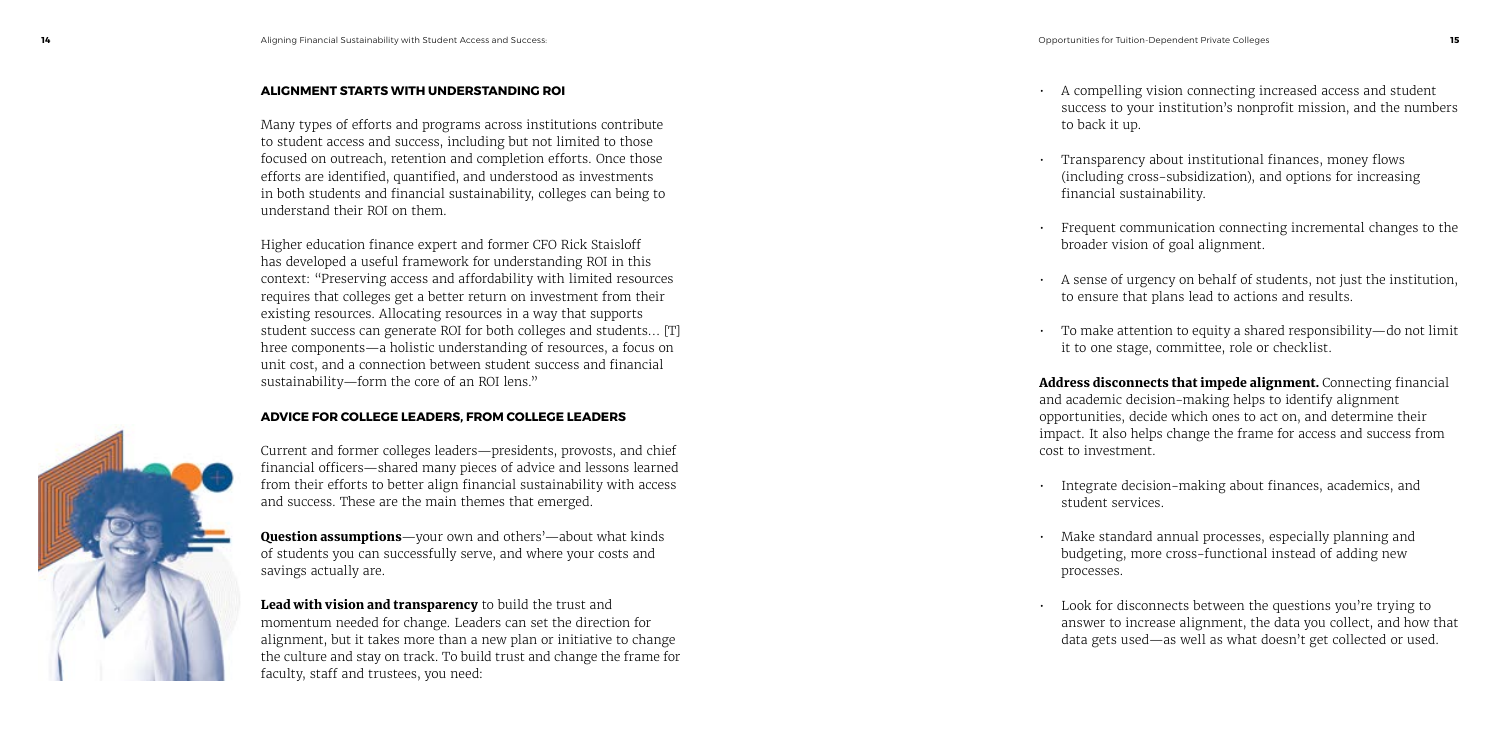#### Encourage chief academic and financial officers to work together

to find and create alignment opportunities and advance institutionlevel goals.

- Together, they should be asking: How can investing in what our students need to succeed reduce our net costs?
- This high-level coordination is essential to identify both the costs and benefits of designated investments in access and success, and to reveal the full range of current and potential investments beyond boutique programs.

Use data you already have to start exploring alignment opportunities. Don't wait for more, or more perfect, information; using and acting on what you have will also help you zero in on what else you really need. Start with questions like these:

#### Weigh how financial decisions could affect different student populations *before* committing.

- This approach does not necessarily require deep data work. Many implications and unintended consequences will surface quickly if you have informed and invested people at the table.
- Be prepared to compare the likely impact and cost or savings to other options, and stay open to alternatives.

• How much money do we save on recruiting for each student retained year-to-year? How much do we spend to retain them?

What do we save when a student graduates in four years instead

• Are students' small debts to the college impeding retention and

- 
- of five?
- completion?
- 



• How many students are losing access to aid because their grades or course loads drop too low? How does that affect their progress and our finances?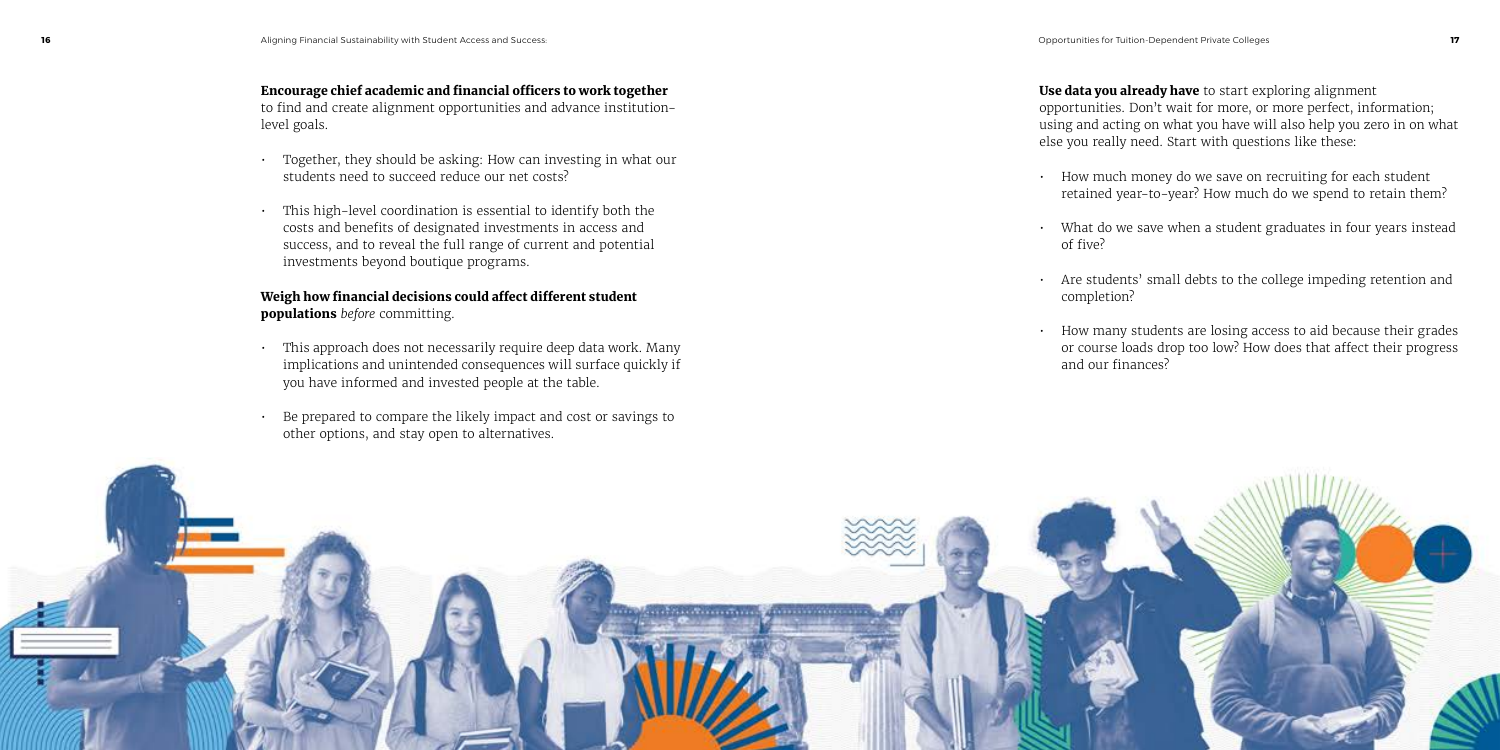

# Profile: Benedict College

#### **HBCU RESET TUITION AND RESHAPED CURRICULUM TO MEET STUDENTS' AND REGION'S NEEDS**

Benedict College is a liberal arts, co-educational HBCU in Columbia, South Carolina with nearly 1,700 undergraduates. Dr. Roslyn Clark Artis, appointed Benedict's first woman president in 2017, has been leading the college through a strategic transformation aimed at improving Benedict's financial situation while positioning its students for success during and after college. Among Benedict's undergraduates, 84% receive federal Pell grants, 74% are firstgeneration, and nine in 10 are African-American. Benedict's current graduation rate is 42%, and its freshman retention rate is 71%.

Artis explained, "Looking at the data, you could see that our superpower is helping B students reach their potential. So, we're not competing for the same A students all those other schools are chasing. We're fulfilling Benedict's mission by focusing on students who need what we do best and helping them soar."

When Artis arrived in summer 2017, Benedict was over \$70 million in debt, and the U.S. Department of Education had placed it under "heightened cash monitoring" due to its financial fragility. Enrollment had shrunk by a third since the start of the decade, and the campus had undermaintained buildings, outdated and unconnected systems, and an unsustainable open-enrollment policy. Benedict's graduation rate was 34% and its retention rate was 56%.

"We were charging more than our students could pay. That wasn't working for them or for us. Putting Black students in debt is not our goal, and too many were leaving with debt and no degree. Improving retention and completion is a huge focus for us—it has to be," said Artis.

By fall 2018, the college had cut tuition by a quarter, set a modest 2.0 GPA for admission, sold underused property, started winding down seven low-enrollment majors, and completed a comprehensive strategic planning process. A new, intensive summer bridge program, covered by summer Pell grants, helped interested applicants with lower GPAs gain admission.

In 2018, enrollment started to rise, Benedict exceeded its flat revenue projections, and federal cash-monitoring restrictions were lifted. The college was implementing its new five-year strategic plan with specific goals, actions, and timelines for everything from repairing buildings to improving student outcomes, as well as a guiding vision and rationale.

Under Artis' leadership, Benedict has moved quickly not only to stabilize finances but also to begin an intentional, institution-wide transformation into a college focused explicitly on preparing its students for success in the regional job market. While shifting to more career-oriented academic and co-curricular programs, Benedict has retained its core identity as a residential, liberal arts institution. Its mission and curriculum continue to emphasize critical thinking, adaptability, and preparation for engaged citizenship, while offering fewer liberal arts majors and adding majors such as cybersecurity, engineering, and public administration.

"Our students need jobs, real jobs, right after graduation. They come from low-wealth families and are usually the first to go to college. They're here for a reason, and it's not just about their own future: their families and communities are counting on them, too,"

#### **COMING FROM BEHIND**

### **STRATEGIC TRANSFORMATION**

#### https://www.benedict.edu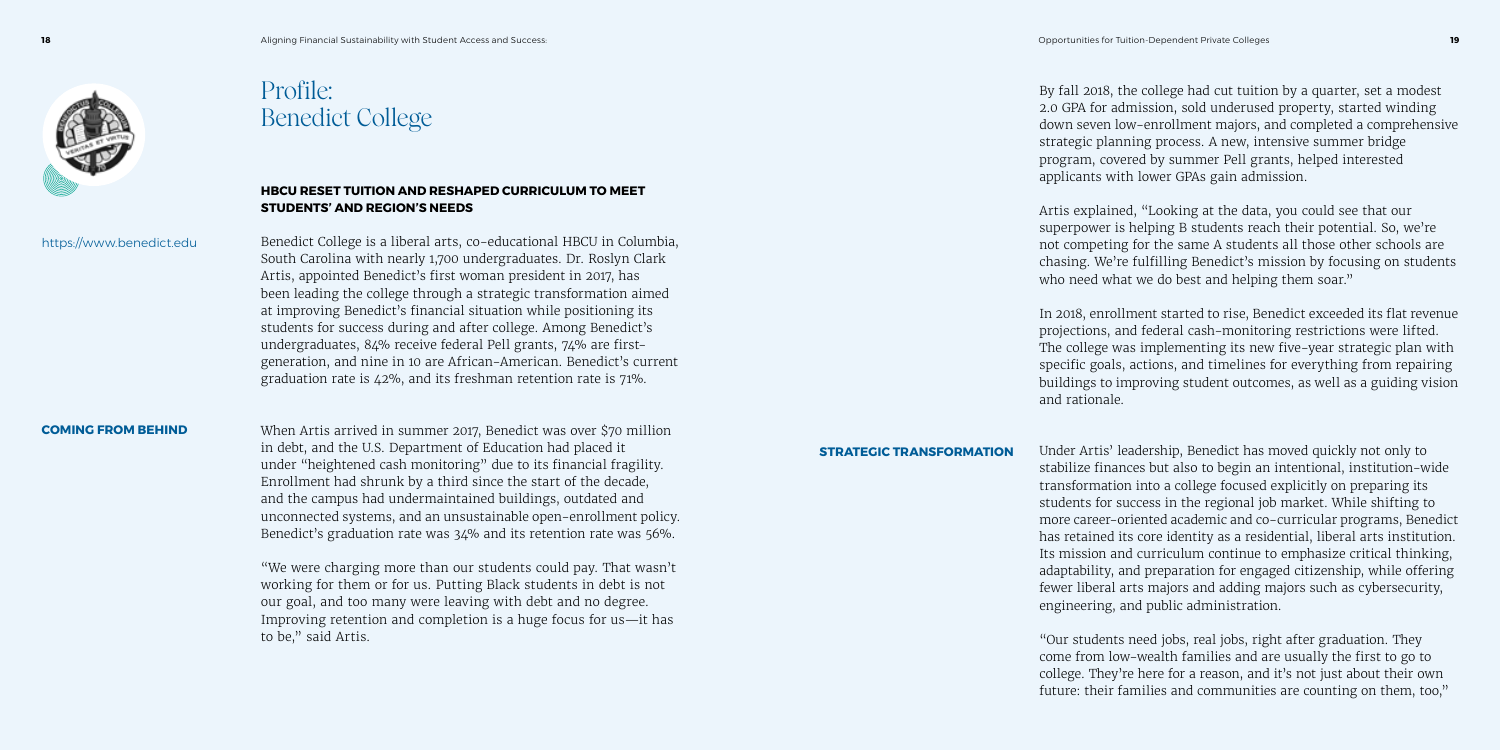according to Artis. "We had to really look at what we do and don't do well, and what majors are the most relevant for the 21st century job market. These were not easy conversations, and final calls were not all well received, but my polar star is our students. It's our job to make sure they have a fair shot."

In 2019 Benedict was named HBCU Digest's HBCU of the Year and received the ACE/Fidelity Investments Award for Institutional Transformation. However, not everything has gone as planned, and not just because of Covid-19. In late 2019, Benedict's accreditor, the Southern Association of Colleges and Schools Commission (SACSCOC), placed it in probation status due to concerns about its financial condition and systems. Benedict successfully addressed the concerns, and SACSCOC lifted the probation in December 2020.

In early 2020, Benedict decided to close its campus in response to Covid-19. Its leadership quickly realized that their mostly lowincome, first-generation students would need immediate, end-to-end help to get home safely. They soon also became keenly aware that nearly a third of their students faced housing insecurity, less than a quarter had their own laptop or computer, and more than one in 10 live in areas without broadband. The staff, faculty, and board joined forces to rapidly raise—and spend—more than \$50,000 on plane, bus, and train tickets, luggage, and meal stipends, as well as running 24-hour shuttles to cities in and beyond South Carolina. Benedict also provided housing for students who needed it. On the academic side, faculty worked to break class content into small segments for students with only a smartphone to access online coursework.

 "Covid-19 forced us to get to know our students even better than we did before. It turned out that just paying for flights for those farther from home wasn't enough. We couldn't assume they'd ever flown or could afford the ride to the airport, or that someone could pick them up at the other end. And some didn't have a home to go to," Artis observed.

#### **KEY FACTS**

Benedict's student-centered response to Covid-19 earned attention and praise, including on national news networks. And in December 2020, Higher Ed Dive declared Artis President of the Year.

The campus re-opened for fall 2020 with health precautions in place. It also faced losses of about \$4 million in tuition and housing revenue due to a 14% enrollment drop and the move to remote learning. "Thank goodness we made the tuition shift two years ago, so we had time to adjust expenditures before Covid came along," said Artis. "Right now we're running two playbooks: a short game and a long game. We have to focus on our students' immediate needs while trying to be as innovative and strategic as possible in planning

• Reset tuition with a 26% reduction.

- 
- for tomorrow."
- 
- Went from open-enrollment to modest admissions requirements.
- Created summer bridge program for students below 2.0 GPA admissions threshold.
- Included specific goals and steps for raising enrollment, retention, and completion in new strategic plan.
- Redesigned freshman orientation and first-year experience to increase student support and retention.
- Reoriented academic and co-curricular programs towards regional career relevance, and integrated career preparation into the student experience starting freshmen year.
- Increased graduation and retention rates by over 20% since 2017.
- Restructured debt, uncollateralized endowment, revised leases, sold off-campus dorms, and increased and diversified fundraising.
- Invested in meeting students' needs during pandemic, from paying for travel home to supporting those who needed to stay.
- Received national awards for leadership and turnaround.

#### **STUDENT-CENTERED PANDEMIC PLAYBOOK**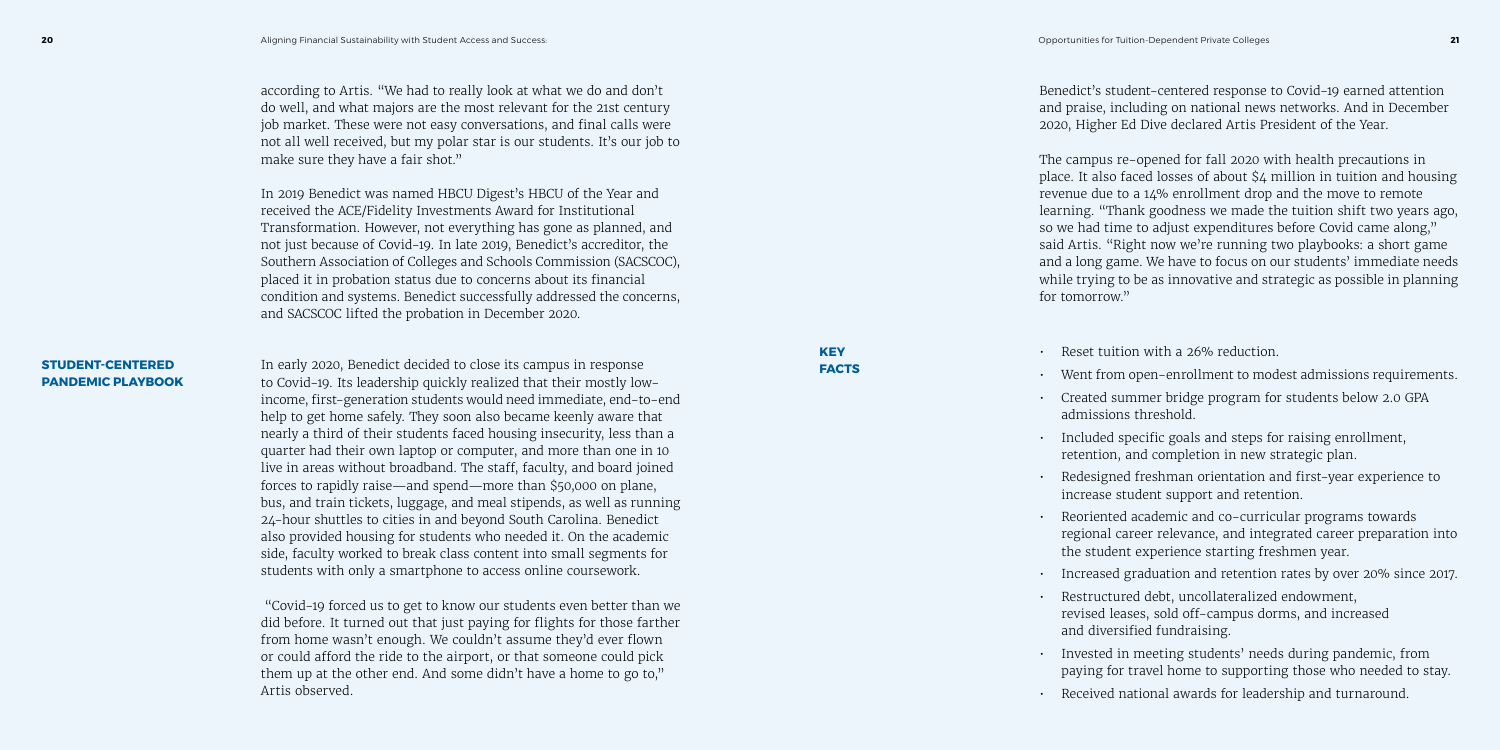#### **ALIGNMENT POTENTIAL IN PARTNERSHIPS**

Our research found significant interest in—and optimism about—the alignment potential of partnerships. From supporting community college transfers to sharing programs and services, private colleges are exploring ways to collaborate to improve both financial sustainability and student access and success, while preserving their missions and identities. The following examples represent just some of the forms and foci of such partnerships.

#### **Teaming Up on Transfer**



**IVY TECH** 





• In Iowa, Earlham College, which has been struggling financially, announced a new transfer agreement with Ivy Tech Community College in early 2021. The agreement covers six degree programs, and Earlham created a "commuter lounge" as a base for local transfer students. Around the same time, Iowa Wesleyan (IW) and Southeastern Community College launched the Southeast Iowa Higher Education Alliance, a different, more comprehensive partnership model to mutually increase enrollment and completion and reduce costs. (Iowa Wesleyan is profiled in this report.)



**DOMINICAN**<br>UNIVERSITY

 $\frac{C \cdot S}{1837}$ 

**LC** 

#### **Building the Local Workforce**

• Colby-Sawyer College, in New Hampshire, recently expanded its partnership with Dartmouth-Hitchcock Health Systems. Dartmouth-Hitchcock has committed up to \$3.25 million to support Colby-Sawyer's goals for adding new undergraduate programs aligned with local health-workforce needs and expanding its nursing program. The partnership was already providing workforce education for the health system's employees and internship opportunities for Colby-Sawyer students.

• Union College (KY) and Lake Cumberland Regional Hospital began a workforce-education partnership in 2020, providing discounted access to Union's online degree programs.

#### **Sharing Programs**

• The Lower Cost Models for Independent Colleges Consortium (LCMC) is a national coalition aiming "to create more sustainable models for students and institutions," including through shared programs and curricula and a growing number of collaborative majors. Dominican University of California, profiled in this report, is one of LCMC's nearly 90 members.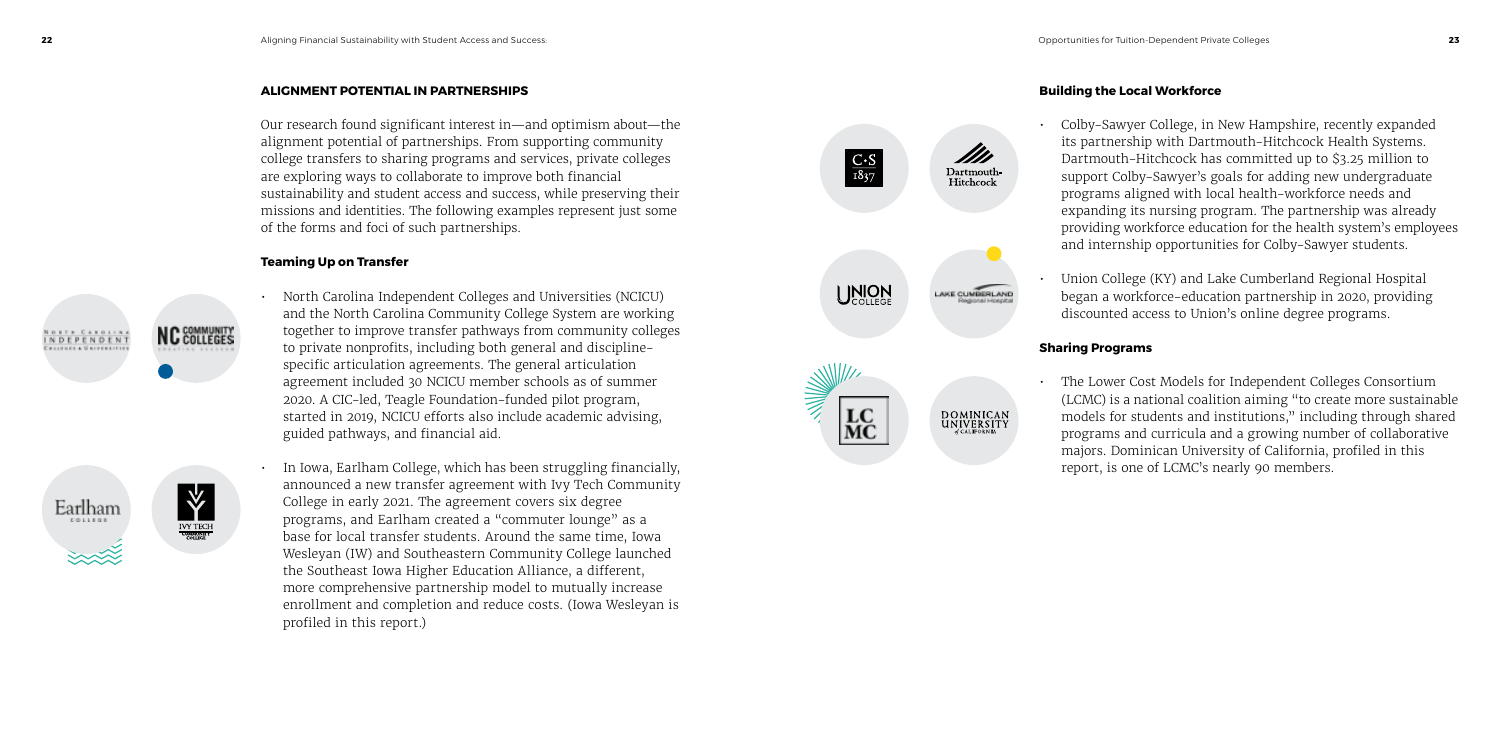

## Profile: Iowa Wesleyan University

#### **COMMITTING TO BECOMING STUDENT-READY**

#### **FACING FRAGILE FINANCES**

#### **FROM CLOSURE SCARE TO CAPTURING VALUE BY BECOMING STUDENT-READY**

Iowa Wesleyan (IW) is strengthening its financial situation by focusing on becoming a "student-ready" campus for low-income and low-wealth students, diversifying its student body and advisors, raising retention and graduation rates, and joining forces with a neighboring community college. Its student population increasingly reflects Iowa's changing population, the economic situation in Southeast Iowa—one of the lowest-income parts of the state, and what IW sees as its own, more financially stable future. In fall 2020 its campus-based undergraduate enrollment rose by 11% to a total of 595 students, the largest in 11 years, which included a 54% increase in domestic students (freshmen and transfers). IW's campus-based undergraduate population is also its most diverse ever at 25% Black, 10% Hispanic, 4% Asian, and 1% American Indian/Alaskan Native; 61% are Pell recipients. Hispanics are the largest racial/ethnic minority population in Iowa, and IW became Iowa's first associate member of the Hispanic Association of Colleges and Universities (HACU) in 2018.

IW was on the brink of closure just two years ago and has been working its way back to financial sustainability. In late 2018 its thenpresident, Steven Titus, warned that the IW might not make it to the next semester due to fundraising disappointments. IW survived into 2019 by securing new gifts and restructuring a U.S.D.A. loan of more than \$20 million. In early 2020, the recently appointed new president, former CFO Christine Plunkett, said she was "fairly confident that we have what we need to operate into next year."

After assessing IW's strengths, finances, mission, context, and prospects, in fall 2019 Plunkett launched a "focused and deliberate campus-wide initiative to make the shift to a truly studentready campus." The initiative began by communicating to the whole community that going forward, IW would focus on serving "under-resourced students" well. In concrete terms, this was a mission- and data-driven decision to focus on students with family incomes under \$60k (the median Iowa household income) and gain fiscal strength from the revenue these students bring when they succeed, rather than chasing after wealthier and increasingly elusive "campus-ready students."

This is how Plunkett describes the shift: "While we will always be happy to have student applicants who are wealthy and highly academically accomplished, we will no longer spend time or resources hoping for more of those applicants, or actively searching for them, or bemoaning the fact that we don't have more of them. Not because we aren't good enough for them, but because our niche, our particular strength, is in providing educational opportunities and pathways for under-resourced students. Those are the students who seek us out and the students who thrive here. They thrive here because of the safety of our small, rural community. They thrive here because of the small classes and close relationships they can form with faculty and staff members. They thrive here because our small size means they have plenty of opportunity to participate and compete in our athletic programs. They thrive here because they are seen and they have countless opportunities to become engaged and become leaders. And they thrive here because on the most diverse campus in Iowa, they feel that their differences are honored rather than shied away from."

IW's student-ready initiative has taken the need for culture change head on by helping faculty and staff better understand the realities facing students from lower-income households, and training and recruiting with the student-ready goal in mind. Across admissions, financial aid, academics, and athletics, everyone is seen as having a

#### https://www.iw.edu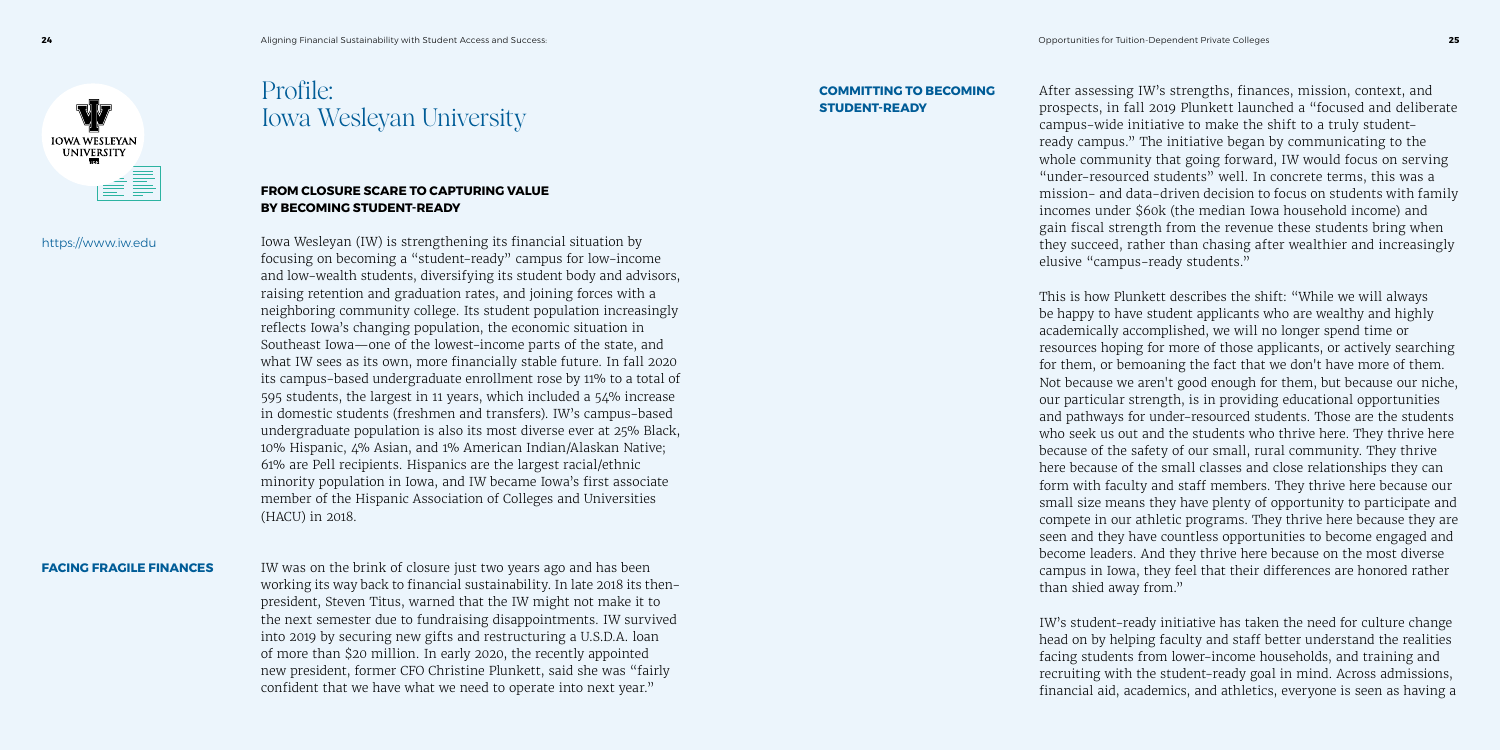role in supporting student success. As observed by provost DeWayne Frazier, who was a first-generation student, "Our culture shift meant that some people left because it wasn't the right place for them anymore. And that was OK. Be true to your mission and recruit faculty, staff, and administrators who want to be there and work with the students you serve."

IW has also made up-front investments in student supports to better meet students' needs and improve retention, academic performance, and completion. These investments include creating and filling three new positions for student success coaches and opening a new Student Success Center. Every new student is assigned a coach when they commit to the school. The coaches start engaging with students well before college starts, helping with the financial aid process, course selection, and other potential hurdles while reducing summer melt. Once school starts, weekly check-ins support students through their journey at IW. The coaches are based at the Success Center, which also offers tutoring, writing and study skills programs, and access to disability services and mental health counseling.

Other examples of IW's student-ready changes and investments include having "rock-star" faculty lead gateway classes to increase freshman engagement, technology to flag when students may need more support, and joining Alpha Alpha Alpha, the national honor society for first-generation students.

Here, in Plunkett's own words, is how IW has come to realize the financial value in focusing on access and success: "There is always pressure from boards and presidents to reduce the discount rate and increase net revenue. Iowa Wesleyan has faced these pressures for years. Like many institutions, we watched our discount rate increase significantly between 2010 and 2020, while struggling to reach our net student revenue goals. These are the pressures, in part, that lead institutions to continually seek the elusive 'high-wealth, academic overachiever' student cohort. The pressure is felt particularly in

institutions like Iowa Wesleyan with relatively small endowments. The bulk of our institutional scholarships are funded directly out of our operating budget, not out of endowment earnings. This means that, for us, institutional scholarships are a significant line item in our budget each year—in our case we spend significantly more each year on student aid than we do on faculty and staff salaries.

"The turning point in the financial picture, however, starts to become clear when you have a better understanding of the 'human' side of the equation. Once there is campus-wide recognition that enrollment and student retention can improve dramatically if you provide the proper student supports, 'net revenue' (or return on investment) takes on new meaning. […] A student who is well supported as they transition to college is more likely to stay enrolled for the duration of their degree program. That means the net revenue for year one quadruples for four years. On the flip side, a student who is not well supported is highly likely to withdraw after their first year, and it costs us about \$7,000/year to recruit a new student to replace them. Students who remain enrolled thanks to adequate support services lead to other hidden sources of 'net revenue.' Satisfied students will spread the word back to their friends, family, neighbors, and high schools, leading to increased enrollment and increased revenue. Successful student success programs attract new revenue in the form of grants and contributions from alumni and other donors who are inspired by the mission. Net revenue and return on investment are no longer simply accounting line items; rather, they reflect immeasurable growth in institutional reputation, community impact, strategic success, and regional economic impact."

Some positive results are already apparent. In addition to growing enrollment, freshman retention has risen 30% over the past five years, from 48% to 63%. Plunkett expects graduation rates to follow as more students stay on to complete degrees. As noted by, Frazier "It's a lot less expensive to retain a student than it is to go out and bring in a new student." And IW's recent federal recognition

#### **CAPTURING THE VALUE**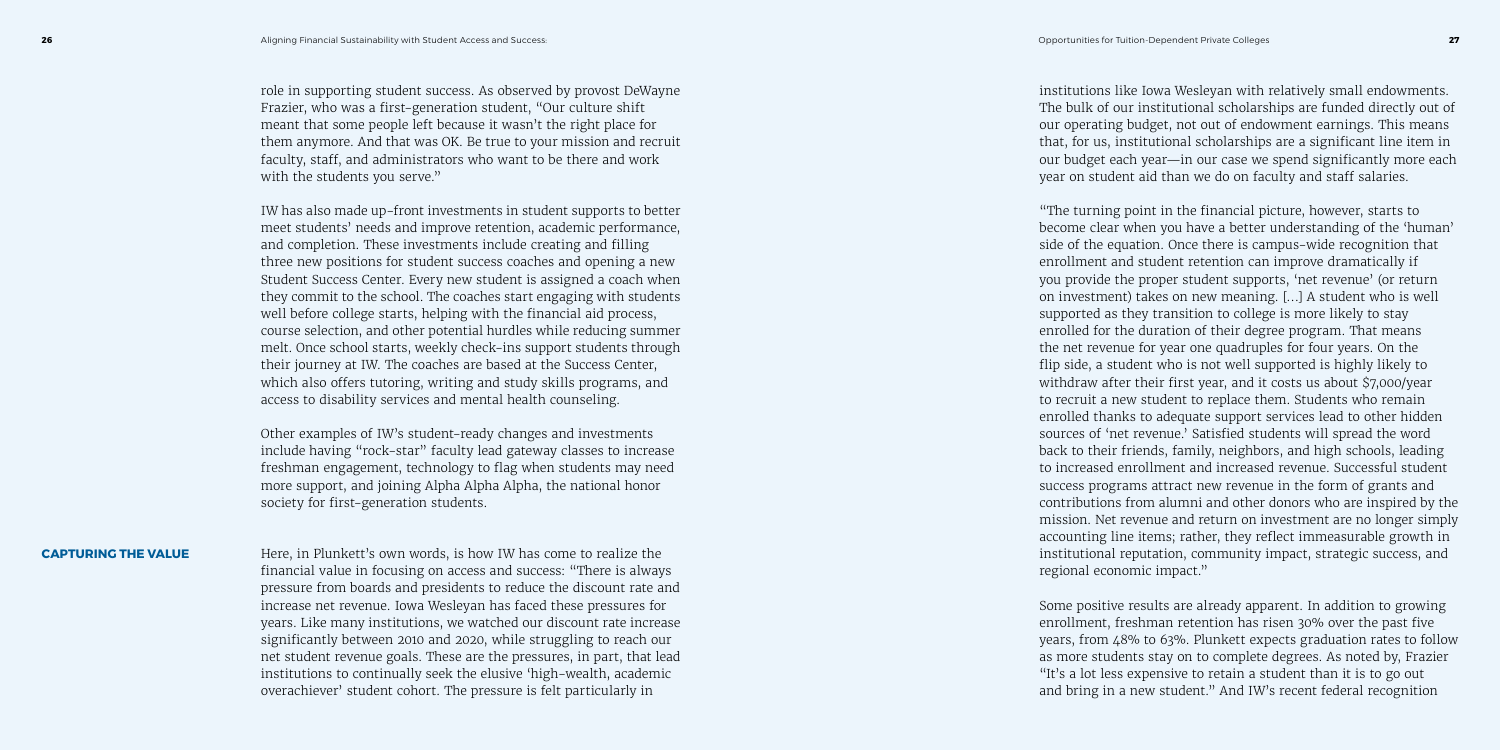a minority-serving institution (MSI), the state's first, enabled it to receive additional federal Covid-19 relief funds reserved for high Pell-enrollment MSIs. Since the 2018 closure scare, IW's leadership has been open about its interest in the financial benefits of teaming up with another institution, and it considered merging with St. Leo University in Florida. Instead, in January 2021 IW announced a new public-private partnership with neighboring Southeastern Community College, called the Southeast Iowa Higher Education Alliance (SIHEA). In a model that emerged from a two-year process, the two institutions will remain independent, and SIHEA will operate as a separate nonprofit with board representation from both schools. SIHEA aims to effectively create a local system that offers a more affordable, seamless, and supported pathway to a four-year degree, while growing enrollment for both schools. Among the immediate benefits is that IW will become the first four-year member of the Iowa • Made a mission- and data-driven decision to focus on students with below-median family income. • Launched a campus-wide initiative to become a "student-ready" campus. • Opened a Student Success Center and hired success coaches to support every student from acceptance through graduation. • Increased undergraduate enrollment and retention, including in fall 2020. • Increased racial/ethnic diversity to become the most diverse college in Iowa. • Joined Hispanic Association of Colleges and Universities in 2018 as an associate member and the first Iowa college to qualify. • Received federal designation as a Minority Serving Institution (MSI). • Formed an innovative alliance with a local community college **KEY FACTS SEEKING NEW PARTNERS**

Community College Online Consortium. Membership brings savings via shared online course delivery and management technology, plus

student access to online courses at partner colleges.

- 
- 
- 
- 
- 
- 
- to mutually improve student enrollment, transfer, and success.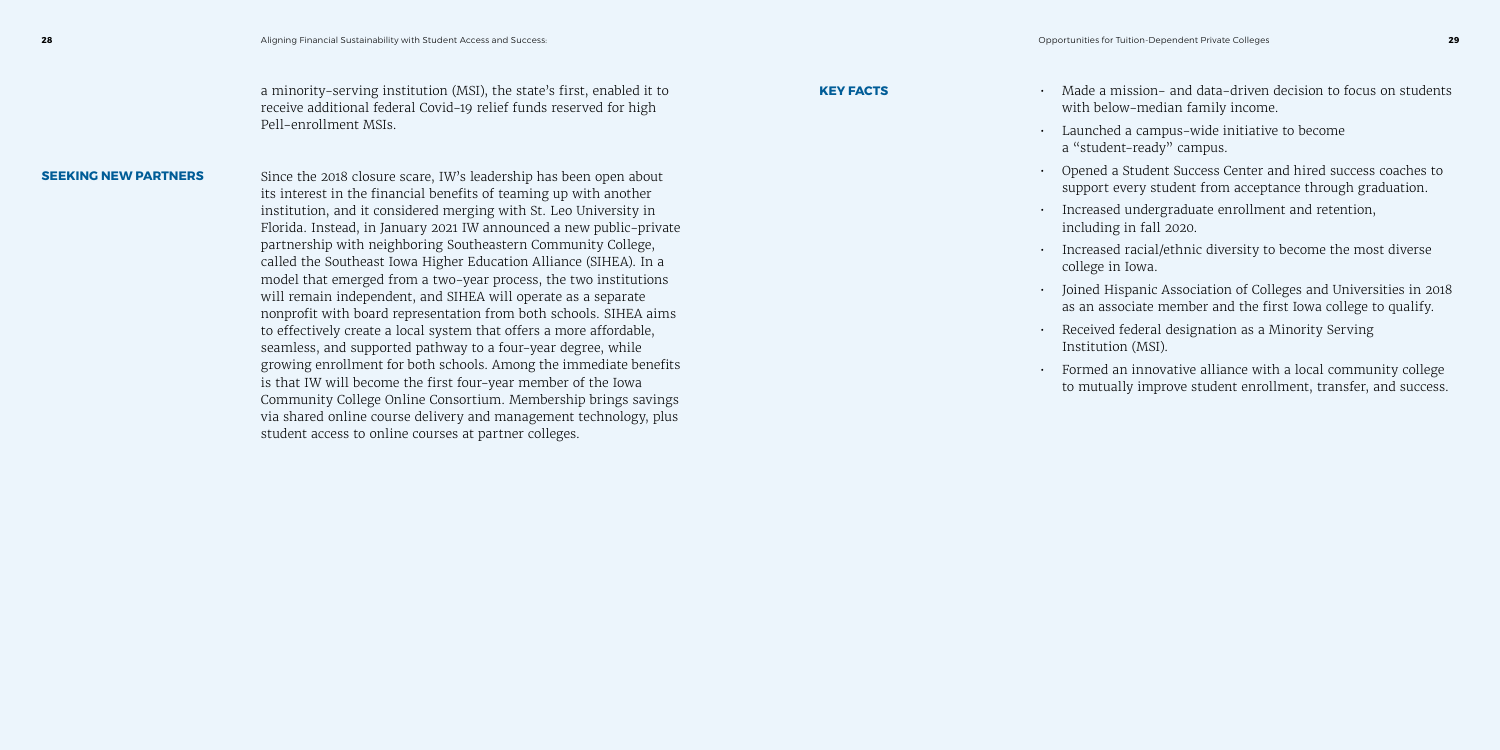Philanthropy has an important role to play in supporting and advancing alignment of financial sustainability goals with student access and success. Grants and donations are integral to the finances of most colleges, particularly for those that are the focus of this report. As one former president accurately observed, "Institutions that serve low-income people tend to be poorer themselves." In addition, philanthropic support for research, collaboration and communication initiatives can influence the perceptions and actions of institutions, policymakers, and other funders.

The following suggestions are intended for foundations and individual donors focused on increasing access and success, as well as those committed to supporting specific institutions.

- Raise awareness of alignment opportunities, including by **1** celebrating successes.
- Support documentation of successful alignment efforts, as well **2** as intentional experimentation and replication.
- **3** Ask institutions how they are approaching alignment (see questions presented throughout this report).
- Keep in mind that alignment is about more than data, programs, **4**and best practices. It requires internal leadership, a clear connection to mission, and changing institution-wide culture.



- 
- 
- 

# Suggestions for Philanthropy

• Look beyond institutions that are already financially strong to **5** find high ROI opportunities for increasing access and success.

• Support learning about alignment across sectors and types of **6** institutions, as well as between perceived peers.

• Recognize the innovation, and potential for innovation, within **7** existing models. As one education finance expert reminded us: "Bringing true academic excellence to academically underprepared students *is innovative.*"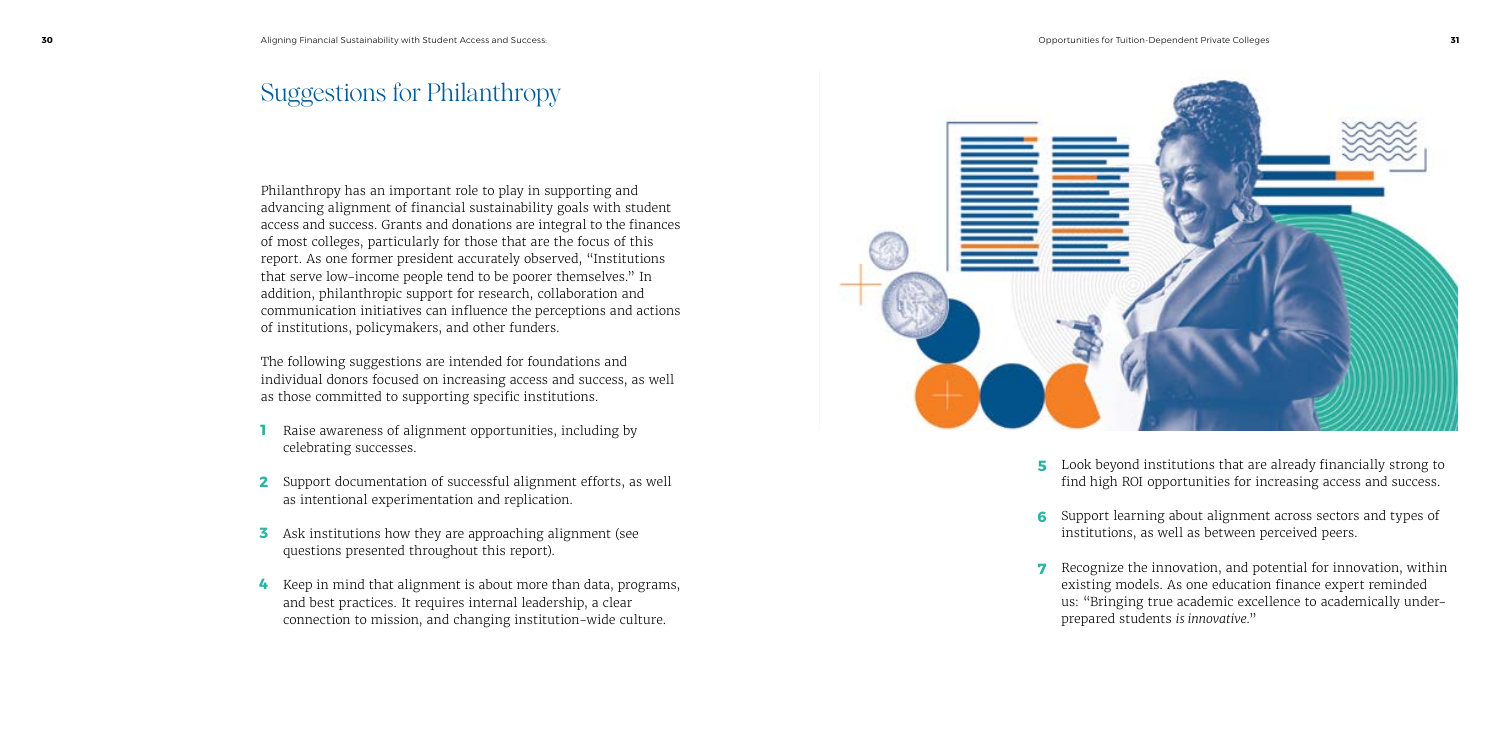

## Profile: Dominican University of California

#### **THE DOMINICAN EXPERIENCE**

#### **DELIVERING FOR DIVERSE STUDENTS WITH A DISTINCTIVE UNDERGRADUATE EXPERIENCE**

Dominican University of California is located in San Rafael, a city in California's Bay Area. Originally a Catholic women's college, it has been independent and co-educational for more than 50 years. As of fall 2020 it has nearly 1,400 undergraduates, of whom 33% are Pell recipients and 23% are first-generation students. As has been the case for several years, the majority are students of color: more than one fourth are Asian, one fifth are Hispanic, 4% are Black, and 1% are American Indian/Alaska Native. Its current graduation rate is 74%, with freshman retention at 86%.

Dr. Mary Marcy came to Dominican in 2011 as its ninth president. At the time, the institution was financially overextended, and its graduation rate was below 50%. While addressing near-term financial needs, including by restructuring debt, she initiated a multi-year, highly collaborative planning process. The goal was to develop a university-wide strategy for student and institutional success, informed by Dominican's own data and evidence from the field, and reflecting its mission to prepare "ethical leaders and socially responsible global citizens."

One of the main strategic initiatives to emerge was the "Dominican Experience," which launched in 2014. This signature program for every undergraduate, regardless of major, has helped increase Dominican's visibility and financial stability as well as student outcomes. Designed to prepare a changing student body for a changing world through meaningful, engaging learning experiences, the Dominican Experience has four student-centered components: work with an integrative coach, complete signature work, build a digital portfolio, and engage with the community. Marcy credits George Kuh's research on high-impact practices for informing the program's structure.

This is how Marcy described the Dominican Experience in a 2020 interview: "Every student has an integrative coach from the time they enroll past graduation. That includes a peer mentor, but it also includes someone who helps them with more of a guided pathway through college. Every student has some type of communityengaged learning. Every student has a signature experience of their own before they graduate, and every student has a digital portfolio that works well with the integrative coach while they're in college, to help them reflect and see how they've changed and grown, but then also works as they graduate to look at graduate school or apply for jobs. The student retention and persistence to graduation has increased dramatically in the last decade, and it is not only because of the Dominican Experience, but it's largely because of that."

As noted in Marcy's 2020 book, The Small College Imperative: Models for Sustainable Futures, "To some degree, the four components of the Dominican Experience existed on campus prior to 2014. However, these practices were isolated in a handful of programs, were not always well developed or adequately supported, and were far from evenly distributed amongst students." The goal of reinforcing and aligning with the Dominican Experience drove a major curriculum redesign with strong support across the faculty, staff, and board. Marcy says these changes have collectively strengthened Dominican's finances by attracting, retaining, and graduating students who "look like California;" reducing faculty workload; and increasing the student-faculty ratio to a still highquality 14:1.

#### **FINANCIAL UPSIDES OF MISSION-DRIVEN CHANGE**

https://www.dominican.edu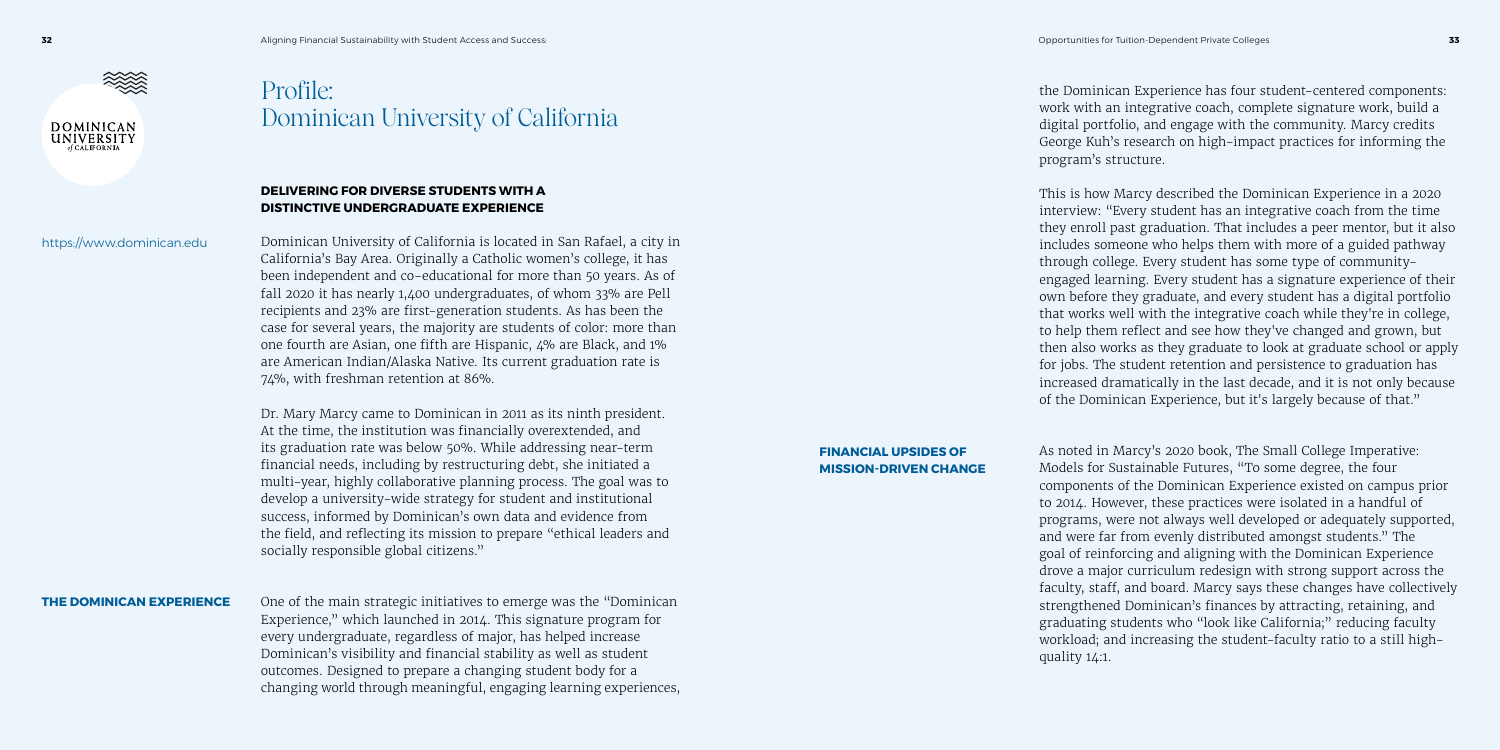- 
- 
- 
- 
- 
- 

#### In recent years, Dominican's mission-driven response to changing **KEY FACTS** demographic and economic realities has received national attention—in the field and from the press—and inspired increased giving from trustees, major donors, and foundations.

Marcy describes Dominican as "highly tuition-dependent with a very small endowment." While that does not sound like a recipe for financial resilience during a pandemic, Dominican had been extremely financially conservative since Marcy arrived a decade ago, including not adding any new debt, accessing its line of credit, or taking any extraordinary endowment draws. That meant Dominican could take a bigger draw in 2020 to help cover Covid-19 costs and avoid cutting personnel or programs, and that they have another year or two of running room if needed.

According to Marcy, "We've been able to get by so far with some operating cuts and savings, including a hiring freeze; securing targeted gifts to support Covid-19 testing and tracing; and some additional philanthropic money. If necessary, we could consider leveraging some real estate assets, or do another endowment draw as a form of internal loan, but certainly not indefinitely, and these moves will likely not be necessary. The gains from increased retention and a streamlined curriculum have provided significantly more flexibility that we might have had even a few years ago. All these decisions come back to mission and strategic direction. Having that already solidly in place with high faculty buy-in, a history of strong financial management, and a clear strategic plan, we can assess options together and make choices that are clearly aligned. And even though we're 80% virtual right now, our students are still really connected to the institution and each other."

• Engaged in campus-wide planning and learning to develop a new, comprehensive educational model with strong student supports.

• Faculty-supported curriculum changes, to align with the new model, also strengthened finances.

• Increasingly diverse student body reflects California population, considered an Emerging Hispanic-Serving Institution (HSI).

• Dramatically improved graduation rates, from below 50% to nearly 75%.

• Fundraising grew by nearly a third over eight years.

• Able to absorb pandemic-related costs in 2020 despite small endowment.

### **RESPONDING TO COVID-19 FROM A PLACE OF RELATIVE STRENGTH**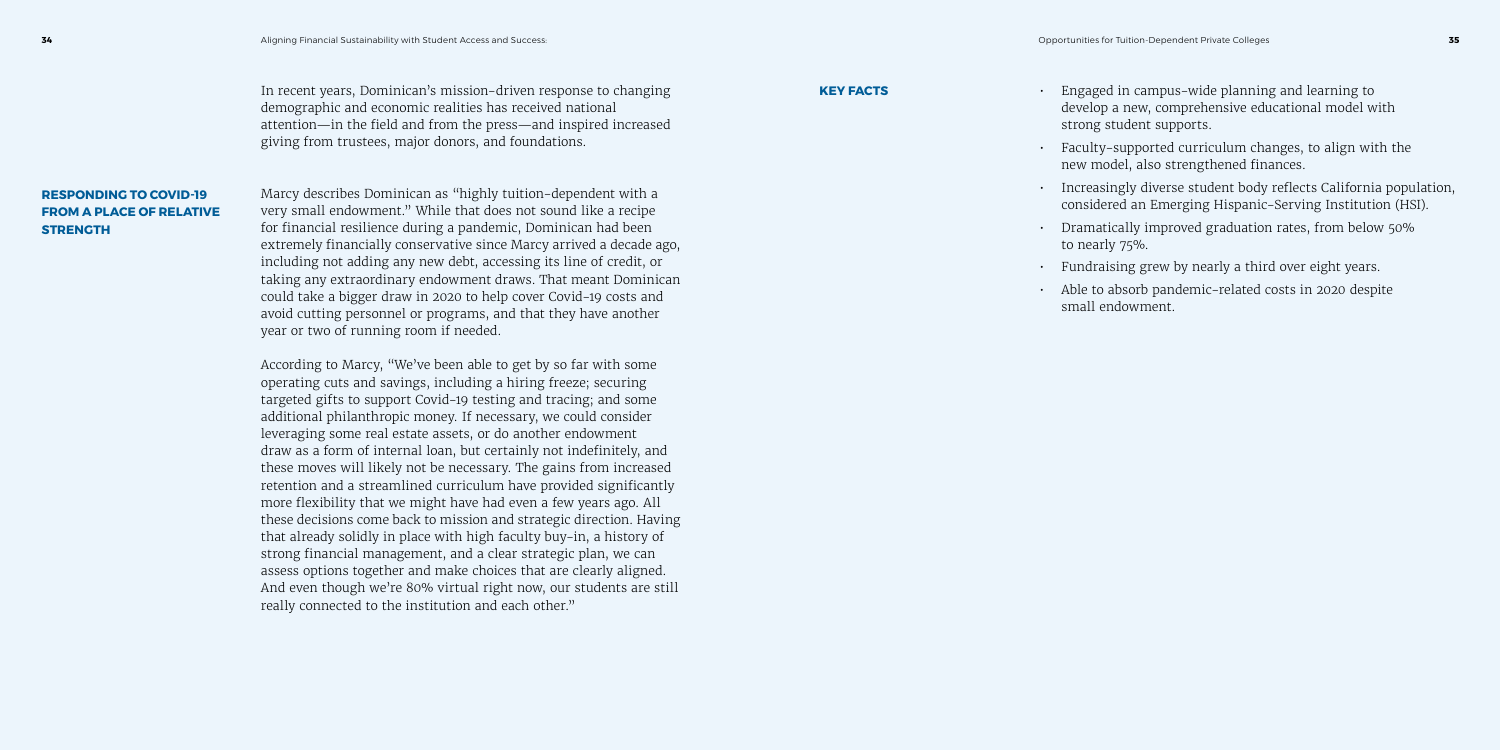## **Conclusion**

Private nonprofit colleges that are smaller, less competitive, tuitiondependent, and/or have relatively low endowments are consistently identified as the most financially vulnerable. But many are proving to be more resilient than anticipated, even under pandemic conditions. Some have found ways to strengthen their finances by increasing economic and racial/ethnic equity in enrollment, retention and completion, including those featured in this report.

Important alignment examples and lessons will continue to emerge from how colleges respond to the financial and temporal pressures brought by Covid-19, as well as from the "before times." We hope the findings in this report provide a useful lens for colleges seeking financial sustainability, as well as for researchers, advocates, and higher education funders focused on equity in student access and success.

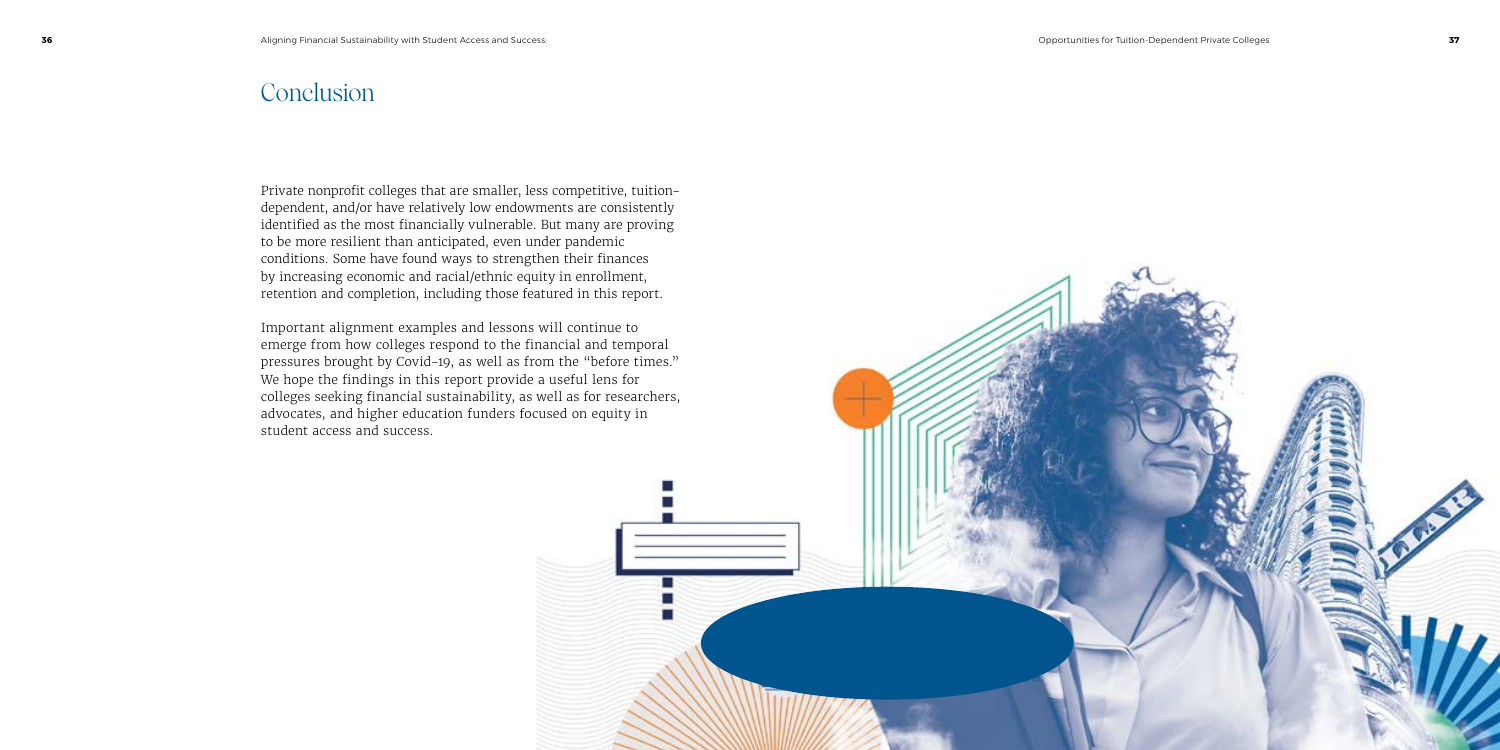|                                                                                                                                                                                      | <b>DUUN</b>                                          |
|--------------------------------------------------------------------------------------------------------------------------------------------------------------------------------------|------------------------------------------------------|
| This a selected resource list for college leaders and funders who want<br>to further explore issues related to aligning financial sustainability<br>with student access and success. | Natio<br>Colle<br>https                              |
| American Association of Colleges and Universities,<br>$\bullet$<br>https://www.aacu.org                                                                                              | Natio<br>and l                                       |
| College Insight, The Institute for College Access & Success,<br>https://college-insight.org<br>$\bullet$                                                                             | https<br>Natio<br>https<br><b>Unive</b><br>$\bullet$ |
| College Scorecard, U.S. Department of Education,<br>https://collegescorecard.ed.gov                                                                                                  |                                                      |
| Council of Independent Colleges,<br>https://www.cic.edu<br>$\bullet$                                                                                                                 | https<br>Yes V                                       |
| Desrochers, Donna M. and Richard L. Staisloff, Improving<br>College Affordability with New Higher Education Business<br>Models, rpk Group, 2019                                      | https                                                |
| The Hechinger Report,<br>https://hechingerreport.org                                                                                                                                 |                                                      |
| Ithaka S+R,<br>https://sr.ithaka.org                                                                                                                                                 |                                                      |
| Lower Cost Models for Independent Colleges Consortium,                                                                                                                               |                                                      |

https://www.thelcmc.org

# Selected Resources for Data, Research, and Ideas

• Marcy, Mary B., The Small College Imperative: Models for Sustainable Futures, Stylus Publishing, 2020 https://styluspub.presswarehouse.com/browse/ book/9781620369715/The-Small-College-Imperative

> onal Association of Independent eges and Universities, s://www.naicu.edu

onal Association of College University Business Officers, s://www.nacubo.org/About/Who-We-Are

onal Student Clearinghouse Research Center, s://nscresearchcenter.org/stay-informed

versity Innovation Alliance, s://theuia.org

We Must Coalition, s://yeswemustcoalition.org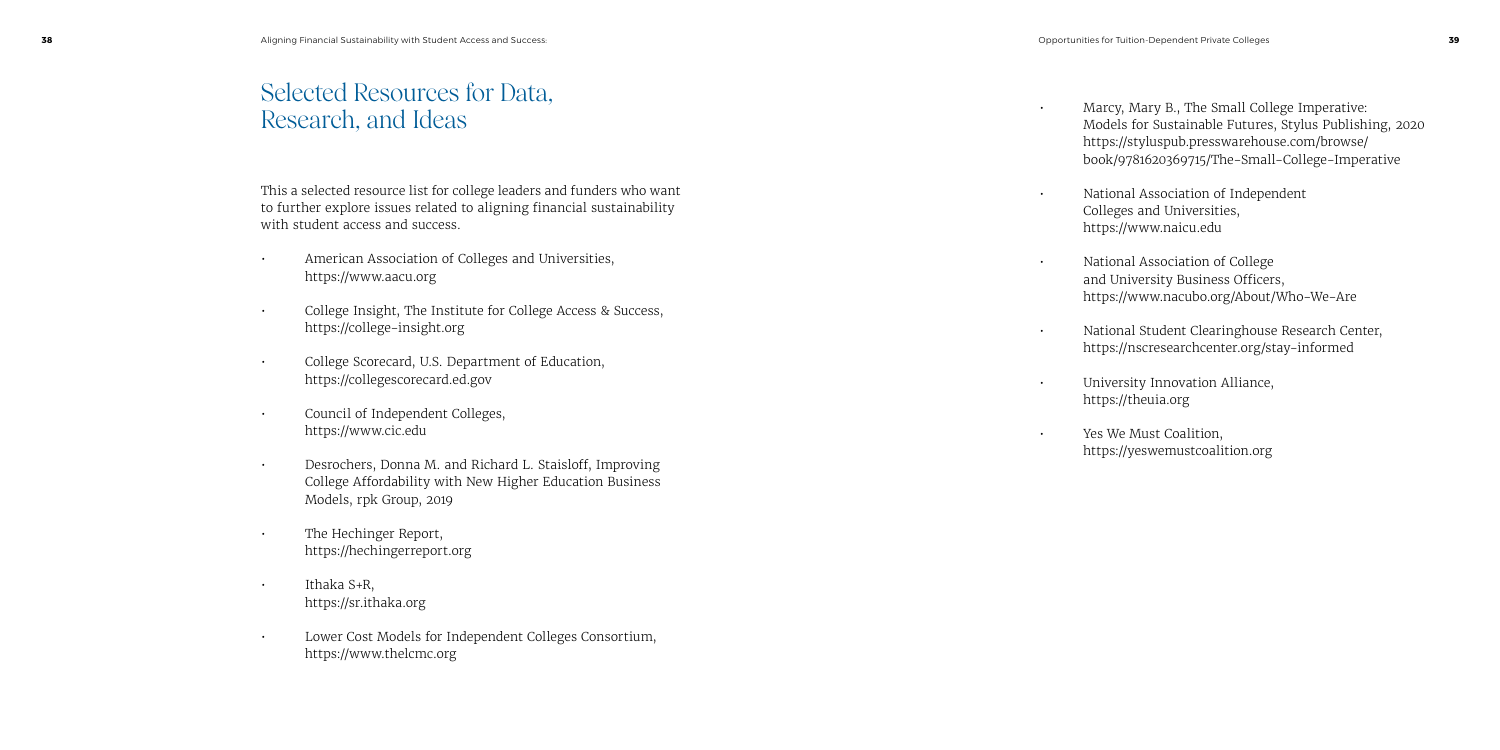We are grateful to everyone who shared their expertise, experiences and insights with us, both on and off the record, over the course of this project. They include current and former college presidents, provosts, and chief financial officers; researchers within and beyond academia; higher education funders; and experts at associations, accreditation agencies, and advocacy organizations. Extra thanks go to the college presidents who made time for interviews and fact checks while leading through the Covid-19 pandemic.

This report was written by Lauren Asher with support from Greg Ratliff and Amy Holmes of Rockefeller Philanthropy Advisors. It was made possible by the generous support of the TIAA Institute. The views expressed in the report are those of the authors and do not represent official positions or policies of its funder.



### Acknowledgments

**©2021** Rockefeller Philanthropy Advisors and Teachers Insurance and Annuity Association of America

> **Design by:** In-House International (weareinhouse.com)

#### **Typefaces:**

Wulkan Display by TDF Merriweather by Sorkin Type Montserrat by Julieta Ulanovsky, Sol Matas, Juan Pablo del Peral, Jacques Le Bailly